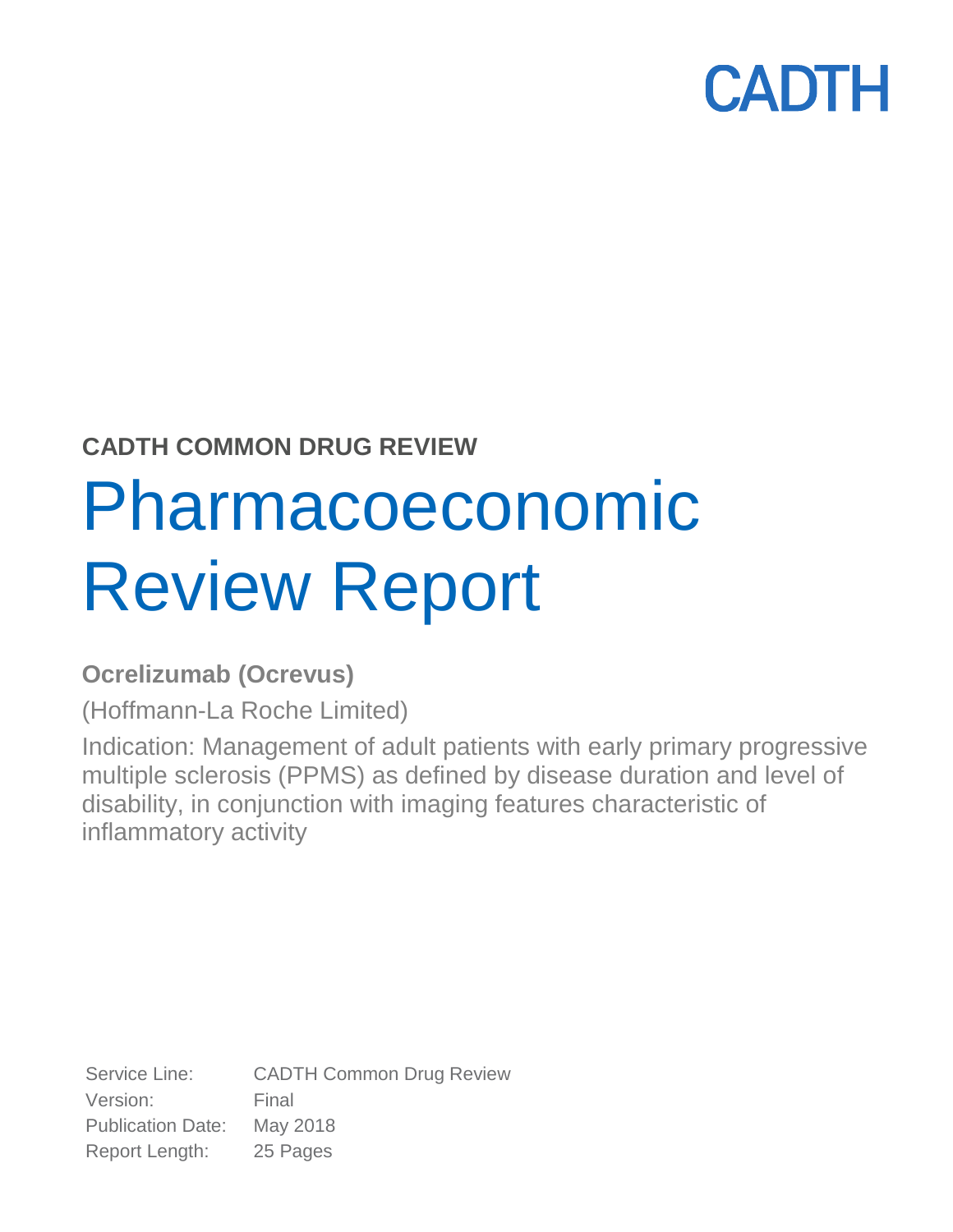Disclaimer: The information in this document is intended to help Canadian health care decision-makers, health care professionals, health systems leaders, and policy-makers make well-informed decisions and thereby improve the quality of health care services. While patients and others may access this document, the document is made available for informational purposes only and no representations or warranties are made with respect to its fitness for any particular purpose. The information in this document should not be used as a substitute for professional medical advice or as a substitute for the application of clinical judgment in respect of the care of a particular patient or other professional judgment in any decision-making process. The Canadian Agency for Drugs and Technologies in Health (CADTH) does not endorse any information, drugs, therapies, treatments, products, processes, or services.

While care has been taken to ensure that the information prepared by CADTH in this document is accurate, complete, and up-to-date as at the applicable date the material was first published by CADTH, CADTH does not make any guarantees to that effect. CADTH does not guarantee and is not responsible for the quality, currency, propriety, accuracy, or reasonableness of any statements, information, or conclusions contained in any third-party materials used in preparing this document. The views and opinions of third parties published in this document do not necessarily state or reflect those of CADTH.

CADTH is not responsible for any errors, omissions, injury, loss, or damage arising from or relating to the use (or misuse) of any information, statements, or conclusions contained in or implied by the contents of this document or any of the source materials.

This document may contain links to third-party websites. CADTH does not have control over the content of such sites. Use of third-party sites is governed by the third-party website owners' own terms and conditions set out for such sites. CADTH does not make any guarantee with respect to any information contained on such third-party sites and CADTH is not responsible for any injury, loss, or damage suffered as a result of using such third-party sites. CADTH has no responsibility for the collection, use, and disclosure of personal information by third-party sites.

Subject to the aforementioned limitations, the views expressed herein are those of CADTH and do not necessarily represent the views of Canada's federal, provincial, or territorial governments or any third party supplier of information.

This document is prepared and intended for use in the context of the Canadian health care system. The use of this document outside of Canada is done so at the user's own risk.

This disclaimer and any questions or matters of any nature arising from or relating to the content or use (or misuse) of this document will be governed by and interpreted in accordance with the laws of the Province of Ontario and the laws of Canada applicable therein, and all proceedings shall be subject to the exclusive jurisdiction of the courts of the Province of Ontario, Canada.

The copyright and other intellectual property rights in this document are owned by CADTH and its licensors. These rights are protected by the Canadian *Copyright Act* and other national and international laws and agreements. Users are permitted to make copies of this document for non-commercial purposes only, provided it is not modified when reproduced and appropriate credit is given to CADTH and its licensors.

**About CADTH:** CADTH is an independent, not-for-profit organization responsible for providing Canada's health care decision-makers with objective evidence to help make informed decisions about the optimal use of drugs, medical devices, diagnostics, and procedures in our health care system.

**Funding:** CADTH receives funding from Canada's federal, provincial, and territorial governments, with the exception of Quebec.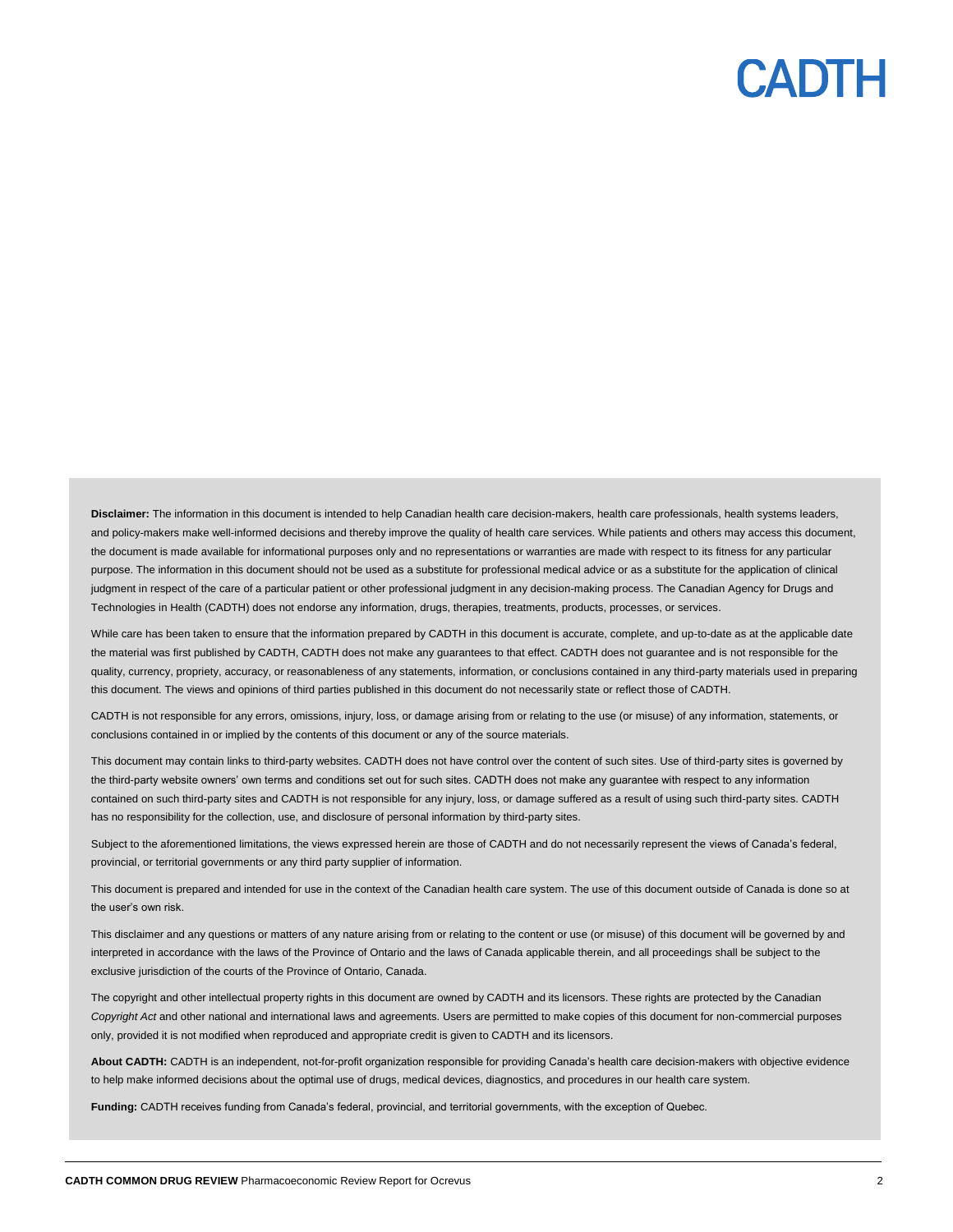

## **Table of Contents**

| Appendix 3: Summary of Other Health Technology Assessment Reviews of Drug  18 |  |
|-------------------------------------------------------------------------------|--|
|                                                                               |  |
|                                                                               |  |
| <b>Tables</b>                                                                 |  |
|                                                                               |  |
|                                                                               |  |
|                                                                               |  |
| Table 4: CADTH Common Drug Review Base Case With the Addition of the          |  |
| Table 5: CADTH Common Drug Review Reanalysis Price Reduction Scenarios  14    |  |
| Table 6: CADTH Common Drug Review Cost Comparison Table for the Treatment     |  |
|                                                                               |  |
|                                                                               |  |
|                                                                               |  |
|                                                                               |  |
|                                                                               |  |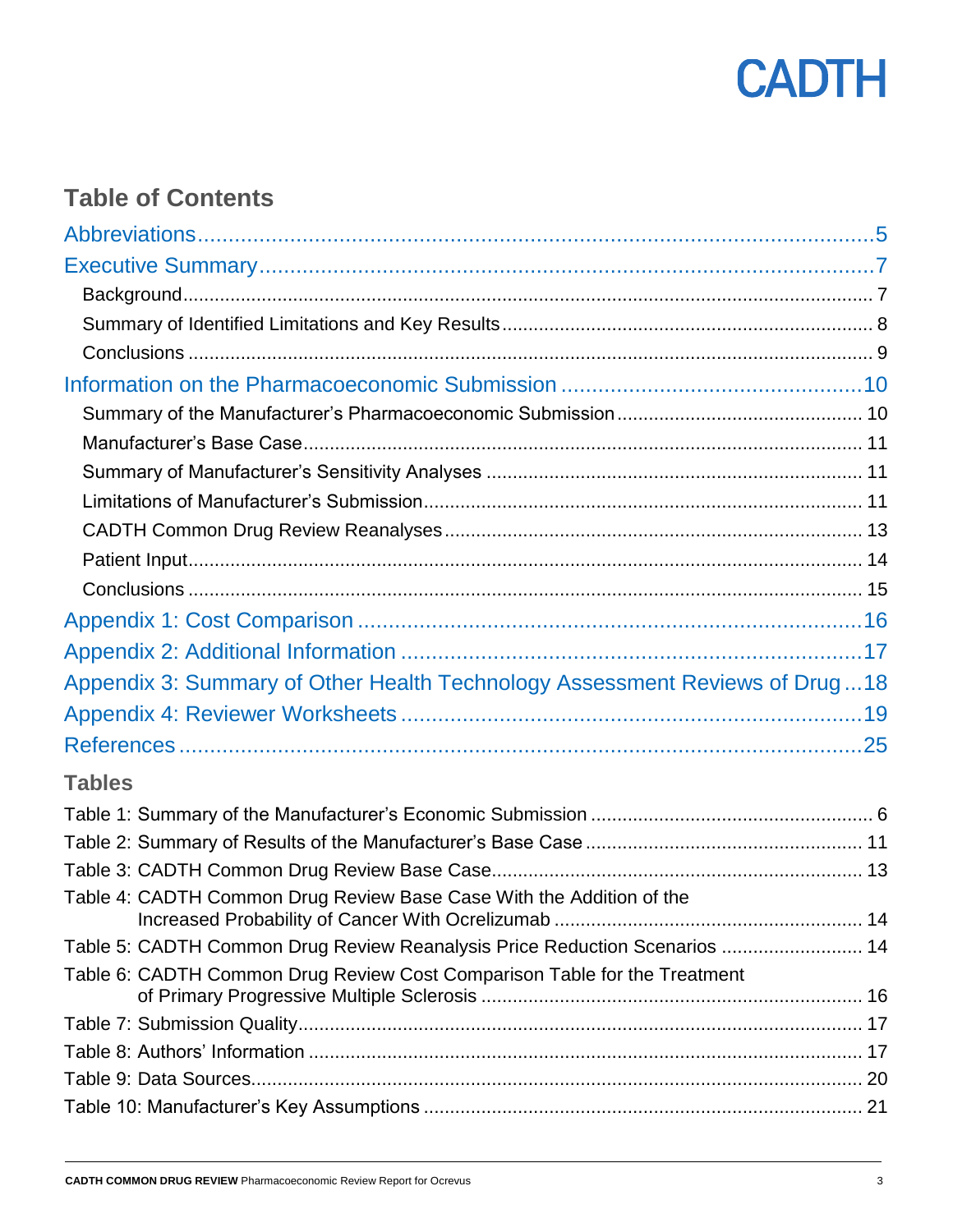| <b>Figures</b>                                                              |  |
|-----------------------------------------------------------------------------|--|
|                                                                             |  |
|                                                                             |  |
| Figure 3: Transition Probabilities - CADTH Common Drug Review Base Case  23 |  |
|                                                                             |  |
|                                                                             |  |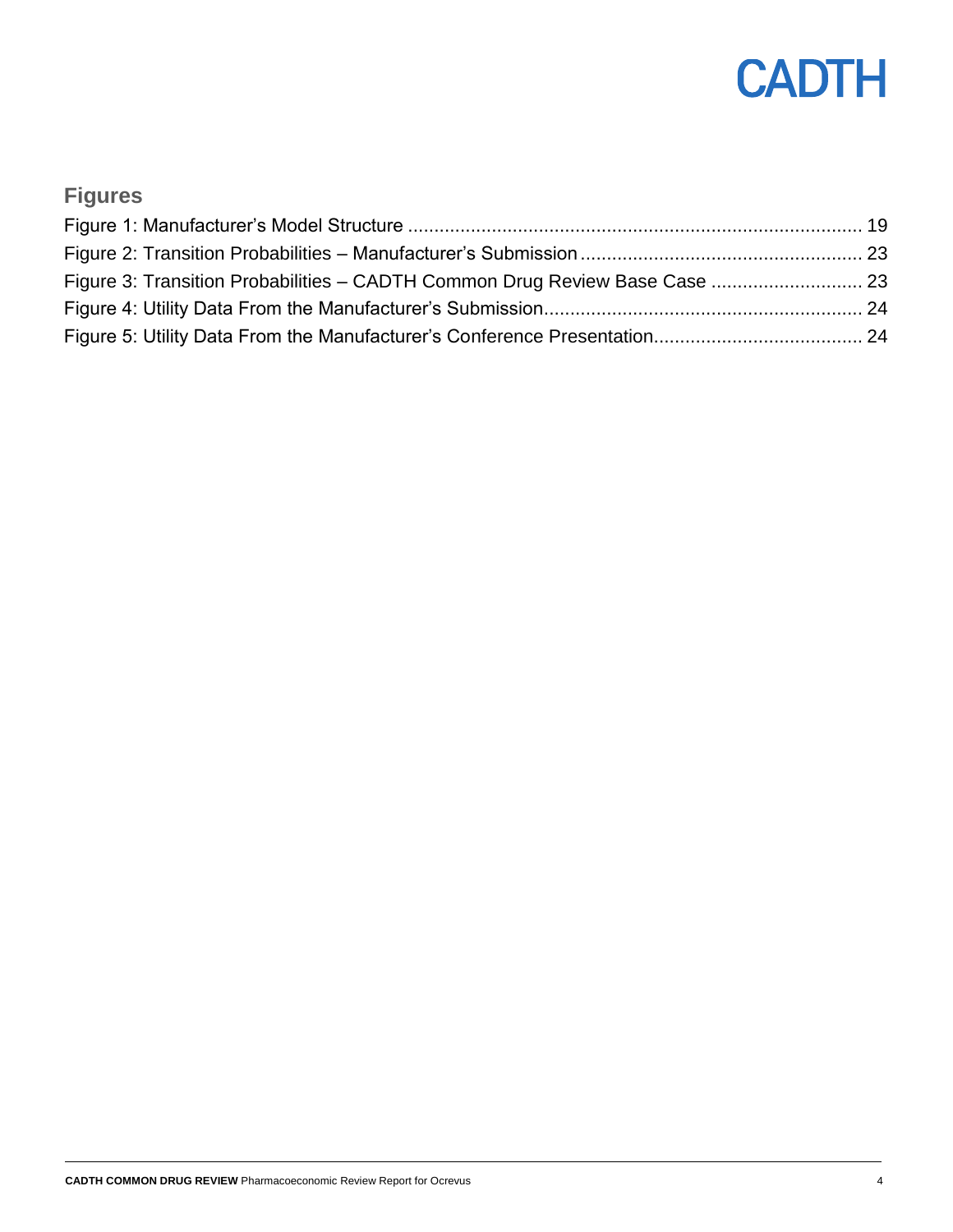## <span id="page-4-0"></span>**Abbreviations**

| <b>BSC</b>  | best supportive care                    |
|-------------|-----------------------------------------|
| <b>CDR</b>  | <b>CADTH Common Drug Review</b>         |
| <b>EDSS</b> | <b>Expanded Disability Status Scale</b> |
| МS          | multiple sclerosis                      |
| <b>PPMS</b> | primary progressive multiple sclerosis  |
| <b>QALY</b> | quality-adjusted life-year              |
| QoL         | quality of life                         |
| <b>RRMS</b> | relapsing remitting multiple sclerosis  |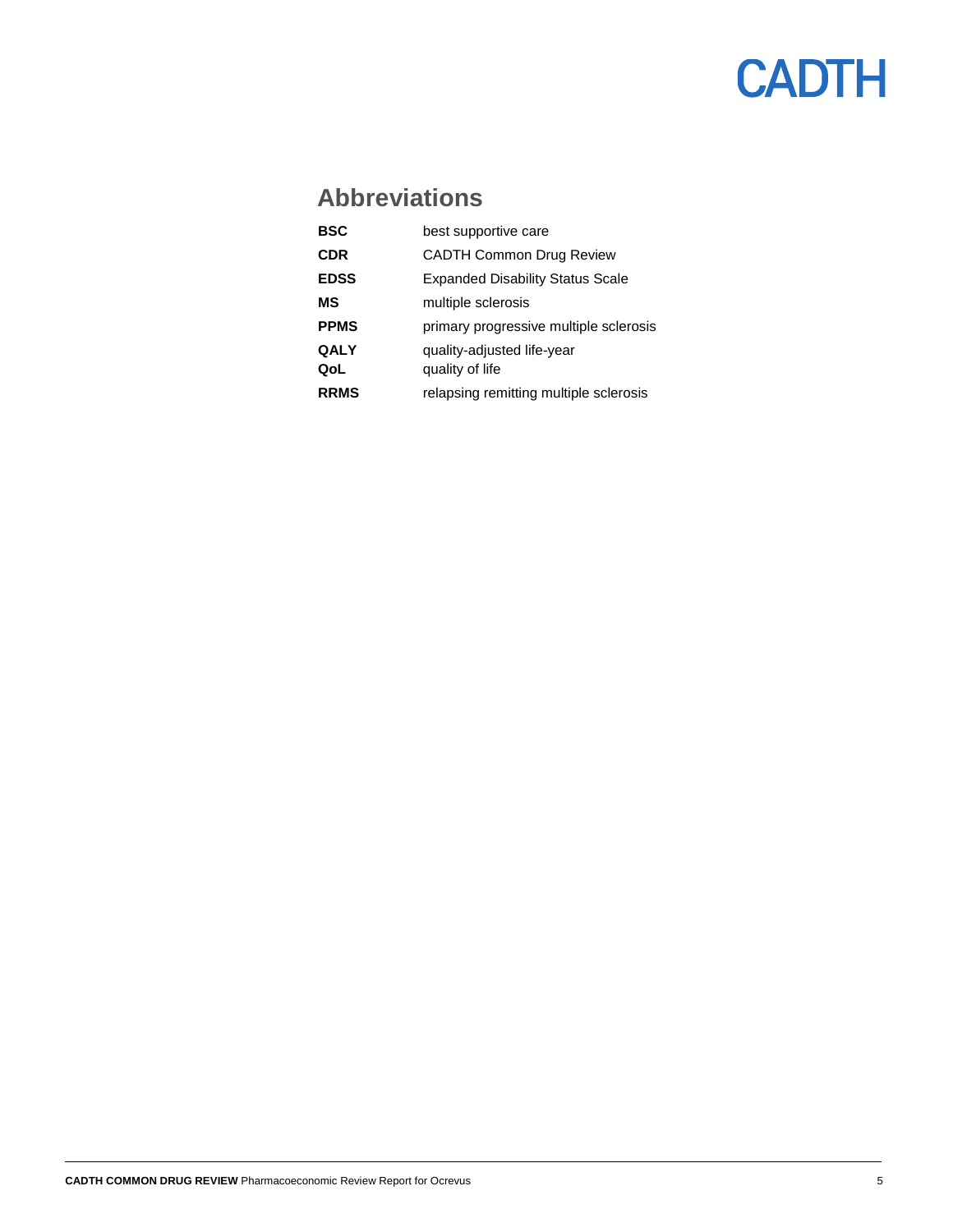| <b>Drug Product</b>                | Ocrelizumab (Ocrevus) 300 mg vial                                                                                                                                                                                                                                                                                                                                                                                                                                                                                                                  |
|------------------------------------|----------------------------------------------------------------------------------------------------------------------------------------------------------------------------------------------------------------------------------------------------------------------------------------------------------------------------------------------------------------------------------------------------------------------------------------------------------------------------------------------------------------------------------------------------|
| <b>Study Question</b>              | What is the incremental cost-effectiveness of ocrelizumab for the treatment of PPMS<br>compared with BSC in Canada?                                                                                                                                                                                                                                                                                                                                                                                                                                |
| <b>Type of Economic Evaluation</b> | Cost-utility analysis                                                                                                                                                                                                                                                                                                                                                                                                                                                                                                                              |
| <b>Target Population</b>           | Adult patients with PPMS in Canada                                                                                                                                                                                                                                                                                                                                                                                                                                                                                                                 |
| <b>Treatment</b>                   | Ocrelizumab 600 mg IV every 6 months                                                                                                                                                                                                                                                                                                                                                                                                                                                                                                               |
| <b>Outcome(s)</b>                  | Quality-adjusted life-years                                                                                                                                                                                                                                                                                                                                                                                                                                                                                                                        |
| <b>Comparator(s)</b>               | BSC (consists of outpatient visits [to physicians, physiotherapists, occupational therapists,<br>nurses, and psychologists], rehabilitation care, hospitalizations, and medication to manage<br>symptoms)                                                                                                                                                                                                                                                                                                                                          |
| <b>Perspective</b>                 | Canadian public health care payer                                                                                                                                                                                                                                                                                                                                                                                                                                                                                                                  |
| <b>Time Horizon</b>                | Lifetime (approximately 56 years)                                                                                                                                                                                                                                                                                                                                                                                                                                                                                                                  |
| <b>Results for Base Case</b>       | • Ocrelizumab was costlier and more effective (i.e., gained more QALYs) when compared<br>with BSC. The incremental QALY gain was 0.72; the increase in health care costs was<br>\$206,977, leading to an incremental cost per QALY gained of \$289,333.<br>• The probability that ocrelizumab was cost-effective given a willingness-to-pay threshold of<br>\$50,000 per QALY was 0%.                                                                                                                                                              |
|                                    | • Lack of data on costs and mortality specific to PPMS.<br>• Errors in the use of mortality data by EDSS.                                                                                                                                                                                                                                                                                                                                                                                                                                          |
| <b>Key Limitations</b>             | • Use of alternative utility values for EDSS states 0, 1, 8, and 9, which appeared to lack<br>validity compared with utility values for EDSS states 2 to 7. Utility values for these states<br>were available from the ORATORIO study.                                                                                                                                                                                                                                                                                                             |
|                                    | • The assumption of improving health status was not supported by the clinical expert<br>consulted by CADTH.                                                                                                                                                                                                                                                                                                                                                                                                                                        |
|                                    | • The analysis excluded the increased risk of cancer with ocrelizumab.                                                                                                                                                                                                                                                                                                                                                                                                                                                                             |
| <b>CDR Estimate(s)</b>             | CDR reanalysis of the manufacturer's base case addressed the issues relating to mortality,<br>utility values, and improving health status. The CDR base case found an incremental QALY<br>gain of 0.33 and incremental health care costs of \$193,839, leading to an incremental cost<br>per QALY gained of \$588,148. The probability that ocrelizumab was cost-effective given a<br>willingness-to-pay threshold of \$50,000 per QALY was 0%.<br>Further analysis incorporating the effects of the potential increase in cancer with ocrelizumab |
|                                    | on mortality found ocrelizumab to be costlier and less effective than BSC.                                                                                                                                                                                                                                                                                                                                                                                                                                                                         |

### <span id="page-5-0"></span>**Table 1: Summary of the Manufacturer's Economic Submission**

BSC = best supportive care; CDR = CADTH Common Drug Review; EDSS = Expanded Disability Status Scale; PPMS = primary progressive multiple sclerosis; QALY = quality-adjusted life-year.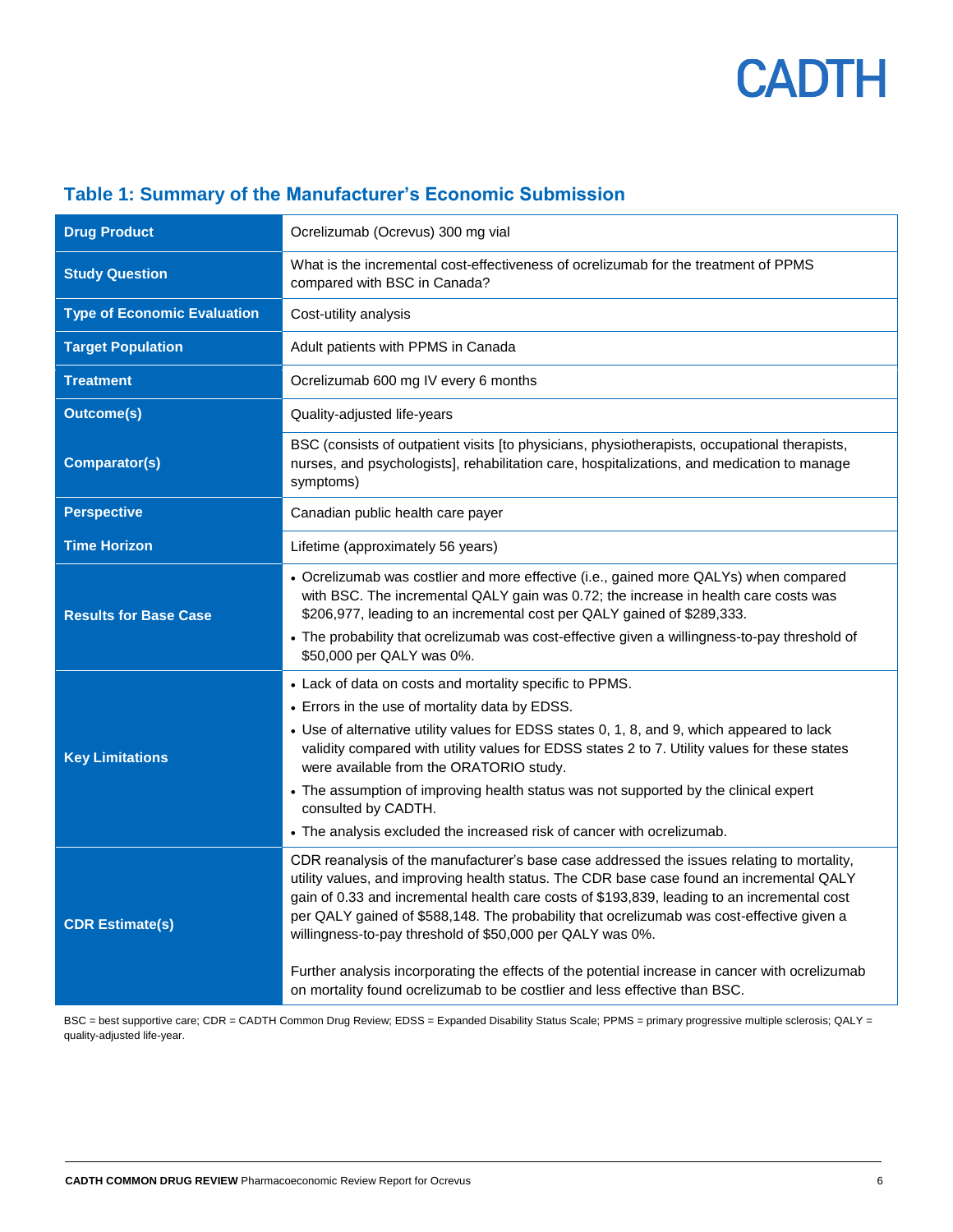| <b>Drug</b>                  | Ocrelizumab (Ocrevus)                                                                                                                                                                                                            |
|------------------------------|----------------------------------------------------------------------------------------------------------------------------------------------------------------------------------------------------------------------------------|
| <b>Indication</b>            | Management of adult patients with early primary progressive multiple sclerosis (PPMS) as<br>defined by disease duration and level of disability, in conjunction with imaging features<br>characteristic of inflammatory activity |
| <b>Reimbursement Request</b> | As per indication.                                                                                                                                                                                                               |
| <b>Dosage Form(s)</b>        | 300 mg vial                                                                                                                                                                                                                      |
| NOC Date                     | February 14, 2018                                                                                                                                                                                                                |
| <b>Manufacturer</b>          | Hoffmann-La Roche Limited                                                                                                                                                                                                        |

## <span id="page-6-0"></span>**Executive Summary**

#### <span id="page-6-1"></span>**Background**

Ocrelizumab (Ocrevus) is a recombinant humanized monoclonal antibody that selectively targets and depletes CD20-expressing B-cells, which are thought to contribute to the inflammatory and neurodegenerative pathogenesis of multiple sclerosis (MS). Ocrelizumab is indicated for the treatment of adult patients with relapsing remitting multiple sclerosis (RRMS), 1 and was previously reviewed by CADTH. The CADTH Canadian Drug Expert Committee recommended that ocrelizumab be listed for RRMS based on the condition of a price reduction of at least 50%.<sup>2</sup> This submission relates to an application to Health Canada for an indication relating to the treatment of adult patients with primary progressive multiple sclerosis (PPMS) to delay disease progression and reduce deterioration in walking speed. $3$ 

Ocrelizumab is available in 300 mg single-use vials for infusion. It is recommended that an initial 600 mg dose be administered as two separate IV infusions (an initial 300 mg infusion followed by a second 300 mg infusion two weeks later), with subsequent ocrelizumab doses administered as single 600 mg IV infusions every six months.<sup>1</sup> At a manufacturer-submitted unit price of \$8,150 per 300 mg vial, ocrelizumab costs \$32,600 per patient per year.<sup>3</sup> The manufacturer submitted a cost-utility analysis based on a Markov state-transition model comparing ocrelizumab with best supportive care (BSC). BSC includes outpatient visits, rehabilitation, hospitalization, and medication for symptom management. BSC was chosen as the sole comparator as there are no licensed pharmacological treatments for PPMS in Canada.<sup>4</sup> In the model, PPMS patients transitioned through Expanded Disability Status Scale (EDSS) states 0 to 9.<sup>5</sup> In each cycle, patients can transition to the death state, with the probability of death varying by disease severity. The analysis was run over a lifetime time horizon (up to an age of 100 years) using an annual cycle length. The analysis adopted a Canadian public health care system perspective.

Data on natural history were derived from the MSBase data set.<sup>6</sup> The effect of ocrelizumab on natural history was derived from the ORATORIO clinical trial.<sup>7</sup> Treatment was assumed to stop once patients reached EDSS 7. The increase in mortality by EDSS for modelled PPMS patients was assumed to be the same as for RRMS and used data from a previous study.<sup>8</sup> Adverse events with ocrelizumab were included in terms of their effect on cost and utility values (infusion-related reactions, nasopharyngitis, urinary tract infections). Costs by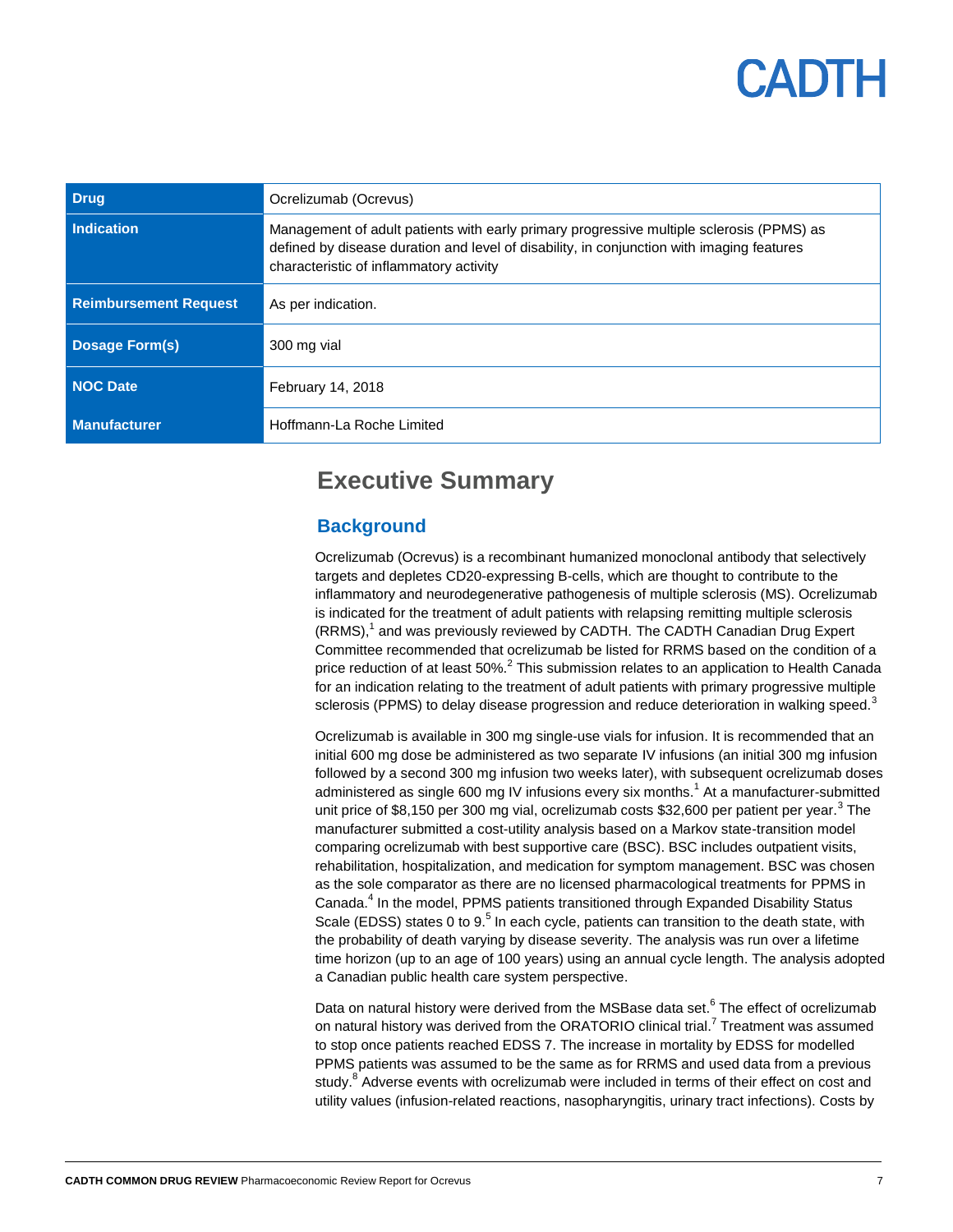# PADTH

EDSS state were based on costs from a Canadian report for RRMS.<sup>9,10</sup> Utility values for EDSS states 2 to 7 were derived from the ORATORIO study;<sup>11</sup> for EDSS states 0,1, 8, and 9. data from the Orme et al. $12$  study relating to RRMS was used.

The manufacturer reported that ocrelizumab was costlier and more effective than BSC. The incremental quality-adjusted life-year (QALY) gain was 0.72 and the increase in health care costs was \$206,957, leading to an incremental cost per QALY gained of \$285,471. The probability that ocrelizumab was cost-effective given a willingness-to-pay threshold of \$50,000 per QALY was 0%.

#### <span id="page-7-0"></span>**Summary of Identified Limitations and Key Results**

CADTH Common Drug Review (CDR) identified a number of key limitations relating to the manufacturer's economic model.

Data for mortality were derived from a report by Pokorski et al.<sup>8</sup> of a study by Sadovnick et al.<sup>13</sup> that was not specific to patients with PPMS, and likely included predominantly RRMS patients. The study provided excess mortality calculations for mild, moderate, and severe MS patients, from which mortality multipliers were obtained by EDSS score. There are concerns over how these mortality multipliers were derived and incorporated into the model. As well, the nature of the data was problematic: the patient population (likely reflective of RRMS), the characterization of disease severity, and the lack of relevance to current management (data from 1972 to 1985) all raise concerns regarding the relevance of the data to the current Canadian PPMS patient population.

The natural history of patients (how patients transition in the model) was derived from the MSBase data set.<sup>6</sup> Based on information, patients could experience an improvement in EDSS state; for some states, the probability of improvement exceeded 10%. The clinical expert consulted by CADTH for this review did not accept that this was likely given the nature of the condition. Reanalysis excluded the probability of health status improvement.

Utility values for EDSS states 2 to 7 were derived from the ORATORIO data set and ranged from 0.80 to 0.55.<sup>11</sup> Utility values for EDSS 0.1, 8, and 9 were derived from a previous study in RRMS patients by Orme et al.<sup>12</sup> The manufacturer assumed utility values for EDSS 8 and 9 of less than 0 (–0.082 and –0.228, respectively). These values lack face validity given that the utility value for EDSS 7 was 0.55. As such, CDR requested further utility data from ORATORIO. The manufacturer submitted information for utility values for EDSS states 1 to 8.5,<sup>11</sup> which was used in the CDR reanalysis. In addition, CDR wished to verify any utility benefit from ocrelizumab and asked the manufacturer to provide data from the ORATORIO study relating to utility data by study arm derived from the Short Form Six-Dimension (SF-6D) utility instrument for each time point (i.e., baseline up to 96 weeks). The manufacturer did not provide this data to CDR.

The CDR reanalysis incorporated mortality multipliers based on the original study, the assumption of no improvement in health status over time, and utility data from the ORATORIO data set. CDR found that ocrelizumab led to an increase in QALYs of 0.33 and an increase in costs of \$193,839, resulting in an incremental cost per QALY gained of \$588,148.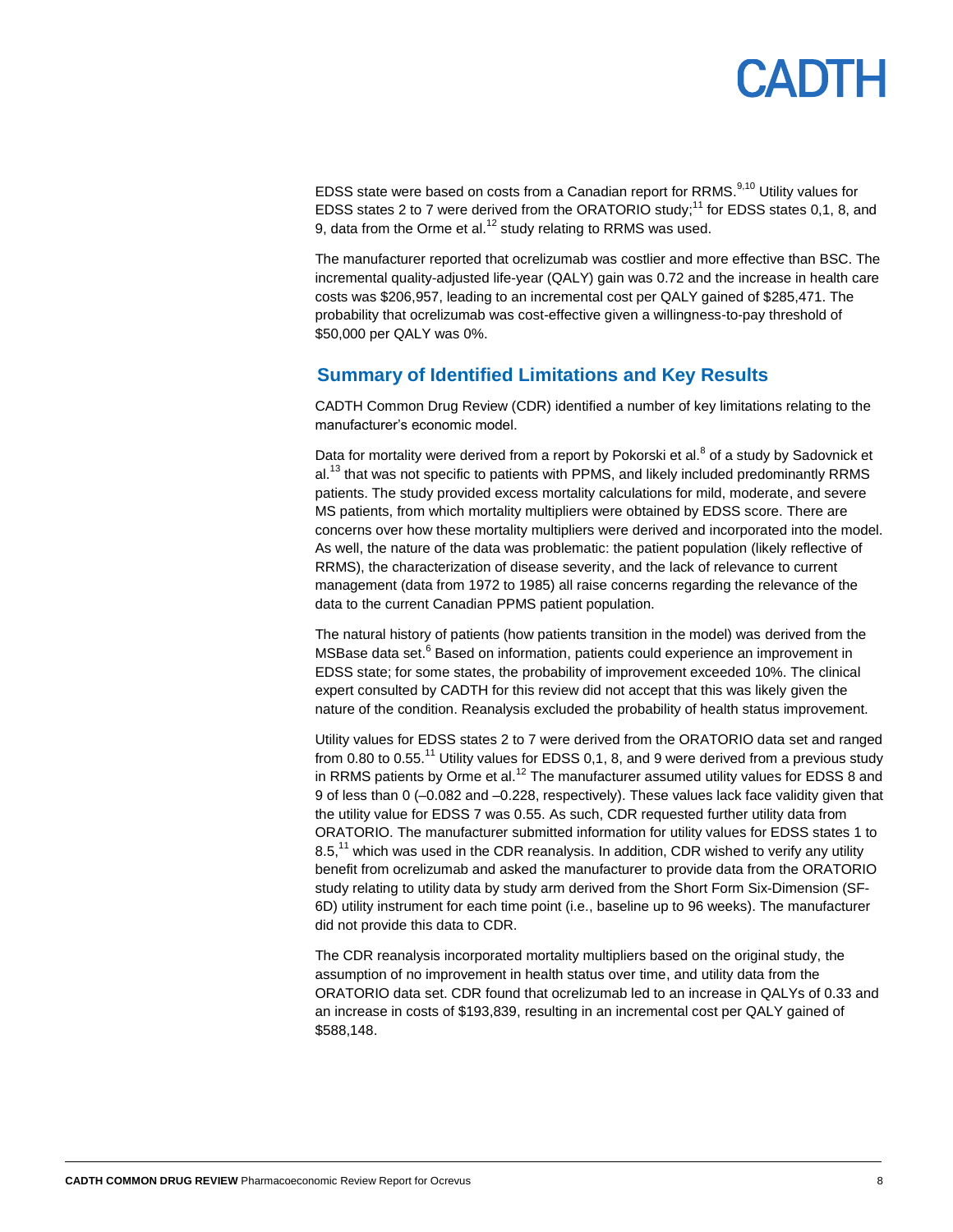### <span id="page-8-0"></span>**Conclusions**

CDR found that ocrelizumab was not a cost-effective treatment for adult patients with PPMS, with an incremental cost per QALY gained of \$588,143. Ocrelizumab had a 0% probability of being cost-effective at willingness-to-pay thresholds up to \$200,000 per QALY. CDR reanalysis suggests that a reduction of 80% in the submitted price would lead to an incremental cost per QALY of \$68,378.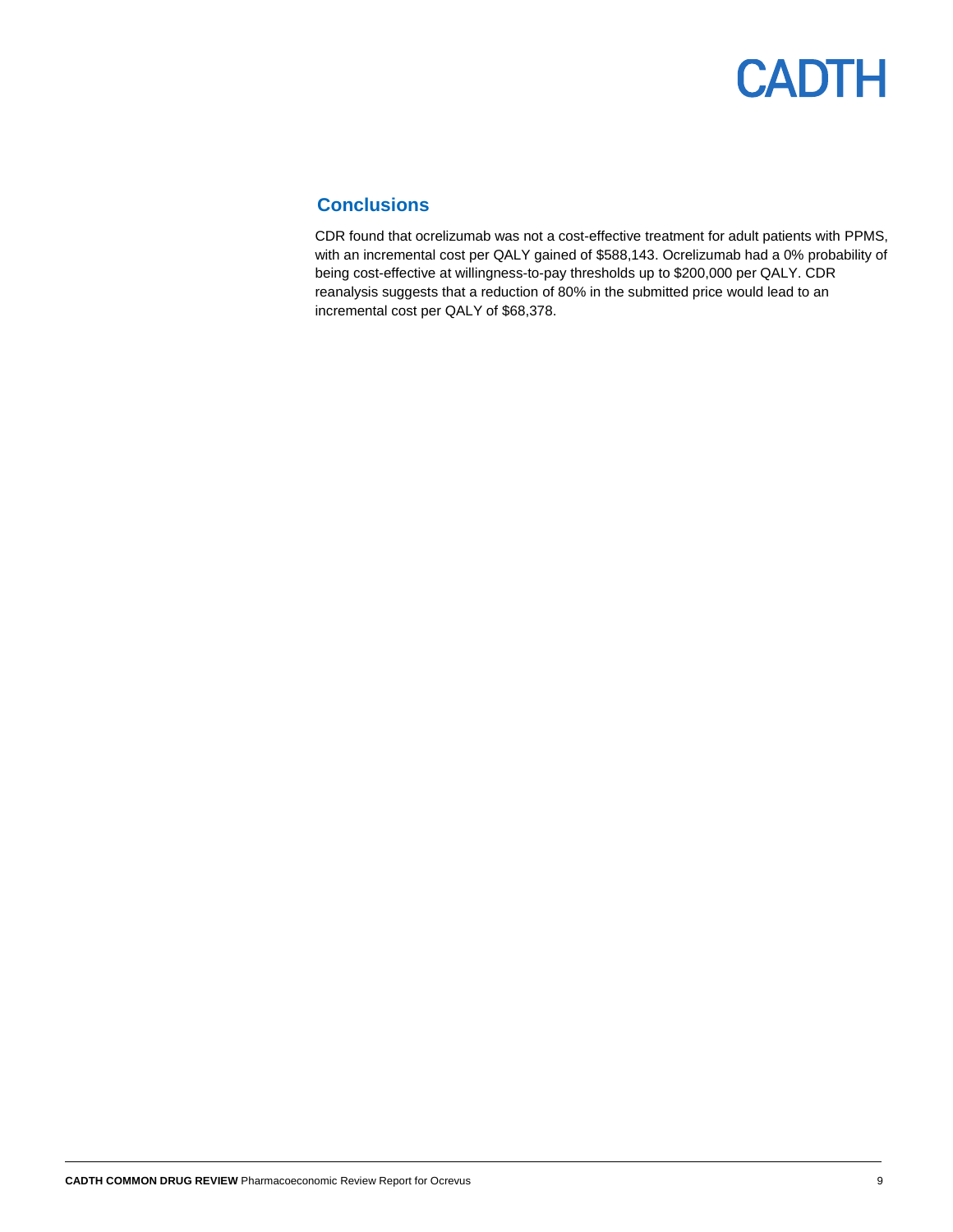### <span id="page-9-0"></span>**Information on the Pharmacoeconomic Submission**

#### <span id="page-9-1"></span>**Summary of the Manufacturer's Pharmacoeconomic Submission**

The manufacturer submitted an economic model that captured health outcomes in terms of quality-adjusted life-years (QALYs) gained. The model compared the cost-effectiveness of ocrelizumab with best supportive care (BSC) in the management of patients with primary progressive multiple sclerosis (PPMS).<sup>4</sup> The target population was based on the population within the ORATORIO trial, with an average age of 44 years and a distribution across Expanded Disability Status Scale (EDSS) states 3 to 7.<sup>7</sup> The analytical time horizon was 56 years (concluding at age 100). The analysis incorporated a discount rate of 1.5% per annum and was conducted from the perspective of the Canadian publicly funded health care system.

#### Model Structure

A cohort multi-state Markov model was developed in Microsoft Excel to simulate the disease course of PPMS patients receiving treatment with ocrelizumab and those receiving BSC. The model was based on patients transitioning through EDSS states 0 to 9 and death.<sup>5</sup> The model adopted a cycle length of one year. Patients with PPMS entered the model in a state between EDSS 3 and 7.

In each cycle, patients could transition between EDSS states or enter the absorbing death state. It was assumed that patients who reached an EDSS score of 7 or greater while on treatment with ocrelizumab would discontinue treatment. Following discontinuation, patients switched to *"*untreated*"* EDSS states, with transitions informed by natural history data. The probability of death from EDSS states was based on general population mortality adjusted by EDSS state-specific mortality multipliers.<sup>10</sup>

#### Model Inputs

For patients on BSC, transition probabilities between EDSS states were derived from natural history information relating to untreated PPMS from the MSBase study.<sup>6</sup> For patients receiving ocrelizumab treatment, the natural history data were adjusted by a treatment effect derived from the ORATORIO study.<sup>7</sup> After discontinuing treatment with ocrelizumab, patients were assumed to experience the same transition probabilities as those on BSC.

The probability of mortality was based on adjusting all-cause mortality data for the Canadian general population by EDSS state-specific mortality multipliers. These multipliers are derived from a report by Pokorski et al. $^8$  utilizing data from a study by Sadovnick et al. $^{13}$ 

Health state utilities in the model were based on disease severity (as measured by EDSS). For EDSS 2 to 7, utility values from the ORATORIO study specific to PPMS were adopted.<sup>11</sup> For EDSS 0,1, 8, and 9, utility values for EDSS states were taken from a study by Orme et al. $12$ 

Costs for patient management by EDSS state were derived from a previous study used within the recent CADTH therapeutic review, adjusted to 2017 Canadian dollars.<sup>9,10</sup>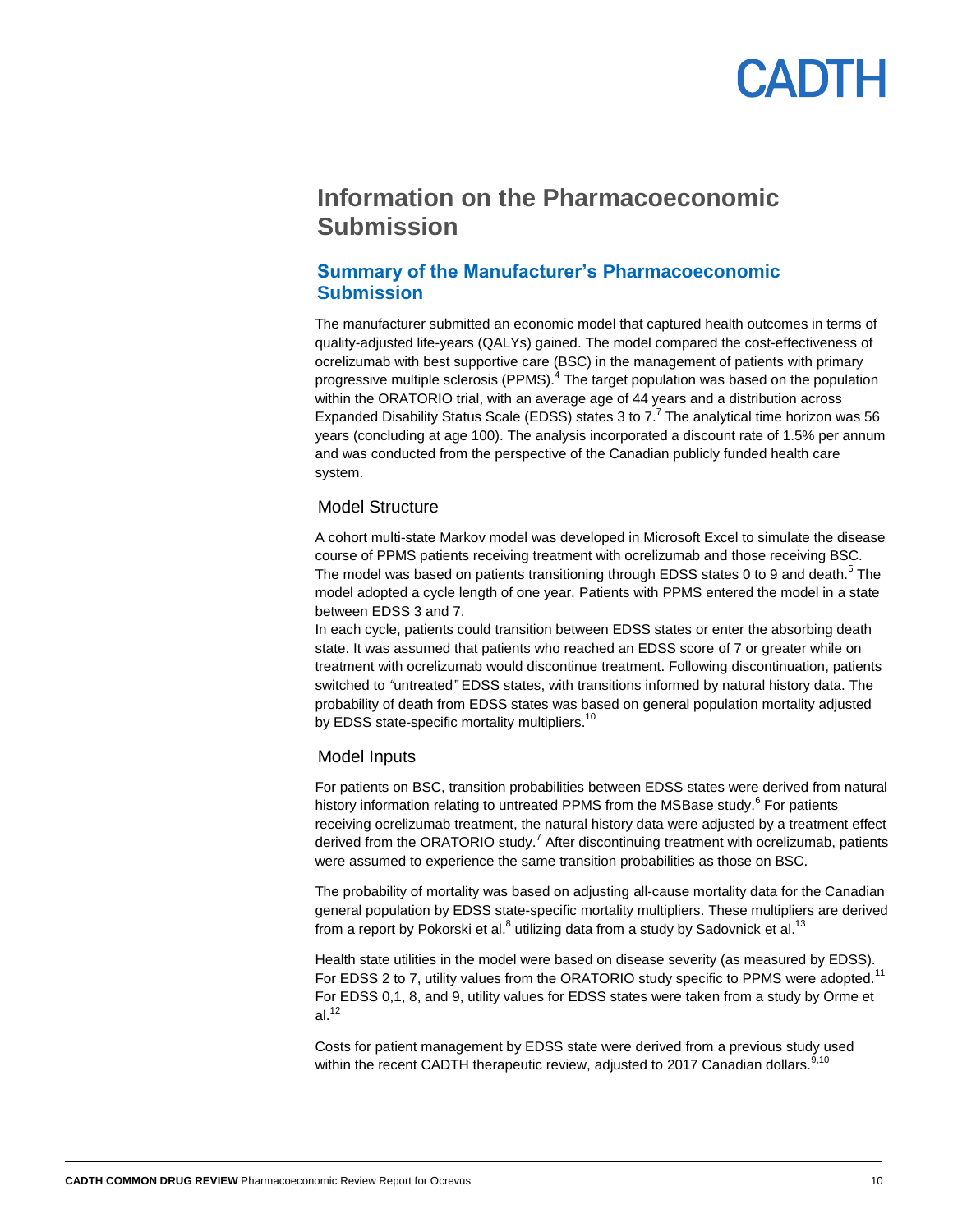#### **Manufacturer's Base Case**

The manufacturer reported that the costs associated with ocrelizumab and BSC were \$744,217 and \$537,260 respectively, leading to an incremental cost of \$206,957. Total QALYs were 12.49 and 11.76 for ocrelizumab and BSC, respectively, leading to an incremental QALY gain of 0.72 [\(Table 2\)](#page-10-3). The estimated incremental cost per QALY gained was \$285,471.

#### <span id="page-10-3"></span><span id="page-10-0"></span>**Table 2: Summary of Results of the Manufacturer's Base Case**

|             | <b>Total Costs</b><br>\$) | <b>Incr. Cost</b><br><b>Versus</b><br><b>BSC (\$)</b> | <b>Total</b><br><b>QALYS</b> | <b>Incr. QALYs Versus</b><br><b>BSC</b> | Incremental Cost (\$) per QALY<br><b>Gained: Ocrelizumab Versus BSC</b> |
|-------------|---------------------------|-------------------------------------------------------|------------------------------|-----------------------------------------|-------------------------------------------------------------------------|
| <b>BSC</b>  | 537.260                   | $\qquad \qquad -$                                     | 11.76                        |                                         |                                                                         |
| Ocrelizumab | 744.217                   | 206.957                                               | 12.49                        | 0.72                                    | 285.471                                                                 |

 $BSC = best$  supportive care; Incr. = incremental;  $QALY =$  quality-adjusted life-year.

Note: All costs are presented in 2017 Canadian dollars.

<span id="page-10-2"></span><span id="page-10-1"></span>Source: Total costs and QALYs are probabilistic values, based on a revised economic model submitted to CADTH on December 5, 2017.

#### **Summary of Manufacturer's Sensitivity Analyses**

The manufacturer conducted a range of probabilistic scenario analyses. Analysis considered alternative assumptions relating to time horizon (three months and eight years), discount rate (0% and 3% per annum), perspective (societal), utility values (Orme et al. for all values<sup>12</sup>), natural history data (ORATORIO), effect duration (for three years only, and reduced effect after three years), and mortality multiplier (increased mortality with PPMS).

All analyses lead to the same conclusion, with ocrelizumab being costlier and more effective. The incremental cost per QALY gained ranged from \$234,636 to \$4.0 million.

#### **Limitations of Manufacturer's Submission**

CADTH Common Drug Review (CDR) identified the following limitations with the manufacturer's model.

**Choice and handling of mortality data:** Data for mortality were derived from a report by Pokorski et al. $^8$  utilizing data from a study by Sadovnick et al.<sup>13</sup> that was not explicit to PPMS and likely focused predominantly on relapsing remitting multiple sclerosis (RRMS) patients. The study provided excess mortality calculations for mild, moderate, and severe multiple sclerosis (MS) patients. From this, mortality multipliers were obtained by EDSS score. There are concerns over how these mortality multipliers were derived and the uncertainty around these incorporated into the model.

The likely population was predominantly RRMS patients. Thus, it is unclear if mortality by EDSS would vary significantly between RRMS and PPMS patients. A larger concern is the temporal nature of the data, in that the data relates to the period 1972 to 1985. Changes in symptom management over time may lead to questions regarding the relevance of the data, which relates to a period where the care of MS patients may have been significantly different. Finally, there are concerns over how the data were analyzed. The original data for Sadovnick et al. suggest a mortality multiplier of 1.6 for EDSS scores between 0 and 3.5,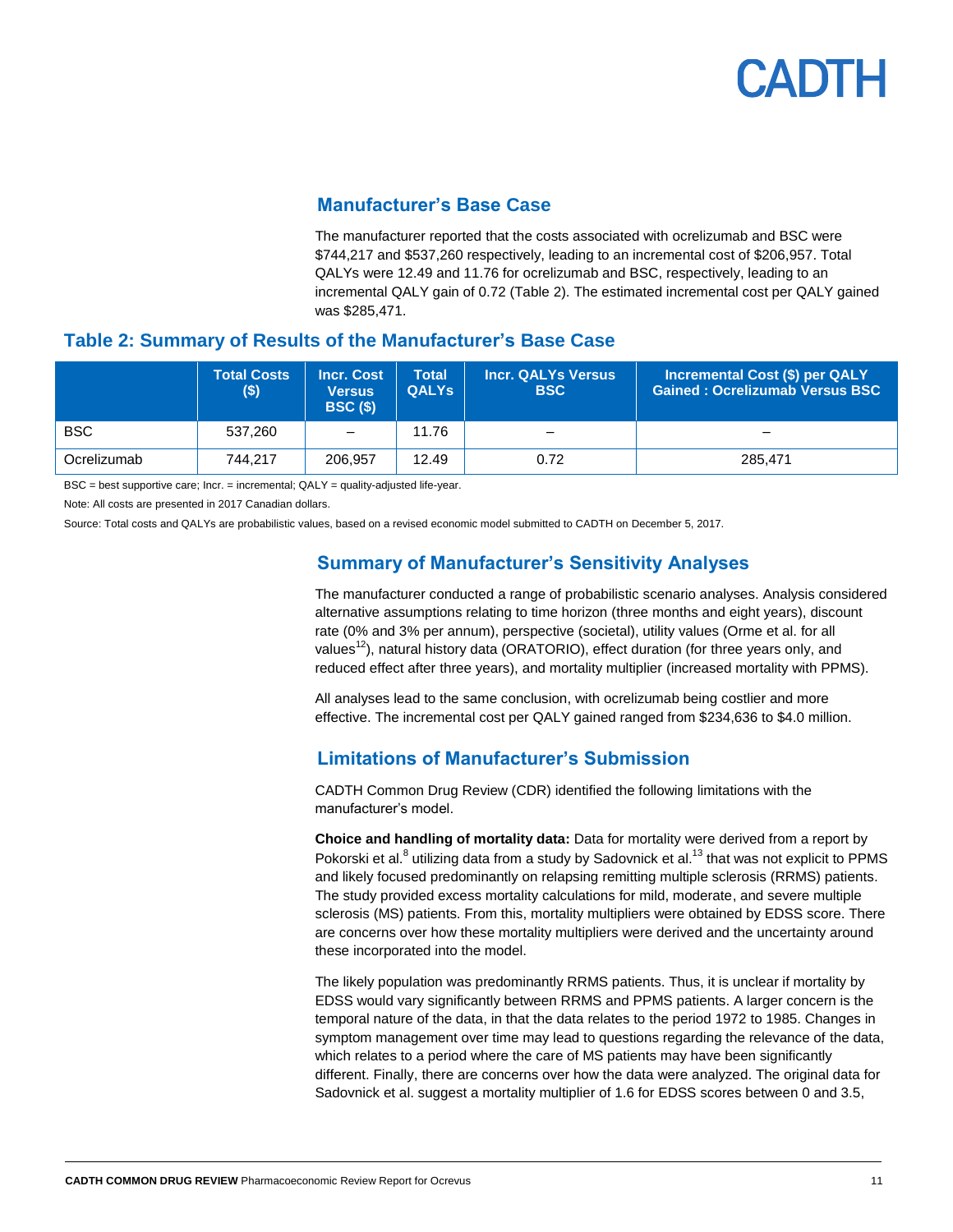1.84 for EDSS scores between 4 and 7, and 4.45 for EDSS scores of 7.5 or greater.<sup>13</sup> The submission assumes that the values relate to the following categories: EDSS from 1 to 3, EDSS from 4 to 6, and EDSS from 7 to  $9<sup>4</sup>$  Thus, these do not completely match the original data. Furthermore, the submission includes an assumption whereby mortality multipliers for individual EDSS states are derived based on a predictive function that the manufacturer states is based on the analysis by Sadovnick et al.<sup>4</sup> The original Sadovnick et al. article states that such analysis was not done due to the limited number of cases analyzed.<sup>13</sup> Thus, it is unclear how such data were derived. CDR adopted an approach whereby the multipliers by EDSS category were used as reported in the original article by Sadovnick et al.<sup>13</sup> The final concern with the handling of the mortality multiplier is in the specification of uncertainty whereby the distribution for each multiplier is curtailed by enforcing a minimum value of 1; this will artificially increase the effect of the multiplier and result in overestimating the gains form ocrelizumab. CDR applied the data from the Sadovnick et al. article to specify the uncertainty around the multipliers. $13$ 

**Assumed improvement in health status:** Transition probabilities relating to natural history were derived from the MSBase data set.<sup>6</sup> The model allowed for an improvement in EDSS state within a cycle [\(Figure 2\)](#page-22-0). For some states, the probability of improvement exceeded 10% (e.g., the probability of patients in EDSS state 5 moving to EDSS state 1 to 4 in the next cycle was 20%). The clinical expert consulted by CADTH for this review did not feel this was reflective of the natural history of MS. Reanalysis excluded the probability of health status improvement. This was implemented by assuming that all patients who were assumed to improve in the original model would remain in their current states [\(Figure 3\)](#page-22-1). For example, for EDSS state 5, 20% were assumed to improve and 39% were assumed to remain in EDSS 5. In the CDR revised analysis, 59% remained in EDSS state 5.

**Utility values:** Utility values for EDSS states 2 to 7 were derived from the ORATORIO data set and ranged from 0.80 to 0.55.<sup>11</sup> Utility values for EDSS 0,1,8, and 9 were derived from a previous study in RRMS patients by Orme et al.<sup>12</sup> Therefore, the manufacturer assumed utility values for EDSS 8 and 9 of –0.082 and –0.228 [\(Figure 4\)](#page-23-0).These values lacked face validity given the utility value for EDSS 7 of 0.55; i.e., the transition from EDSS 7 to 8 leads to a utility decrease of 0.63. The utility decrease by EDSS for states 2 to 7 ranged from 0.01 to 0.13.

To ensure that utility values had face validity, CDR requested further utility data from ORATORIO. The manufacturer provided a poster presented at an ISPOR conference for the Daigl et al. study. It provided estimates for utility values for EDSS states from 1 to 8.5.<sup>11</sup> These were then used in the CDR reanalysis [\(Figure 5\)](#page-23-1). Given that patients entered the model in EDSS state 3 or higher, and no improvement in health status was allowed in the CDR analysis, the assumptions around the utility values for EDSS states 0 and 1 did not affect the final results. CDR attempted to verify any utility benefit from ocrelizumab, and requested that the manufacturer provide data from the ORATORIO study relating to utility values by study arm derived from the Short Form Six-Dimension (SF-6D) utility instrument for each time point (i.e., baseline to 96 weeks). However, the manufacturer chose not to provide this data.

**Impact on cancer prevalence:** Within the ORATORIO study, higher rates of neoplasms were observed in the ocrelizumab versus the BSC group: 2.3% versus 0.8%.<sup>7</sup> Experience across all ocrelizumab trials found a neoplasm rate of 0.40 per 100 patient-years of exposure for ocrelizumab compared with 0.20 per 100 patient-years of exposure in comparator arms. CDR attempted a tentative analysis by including the increased probability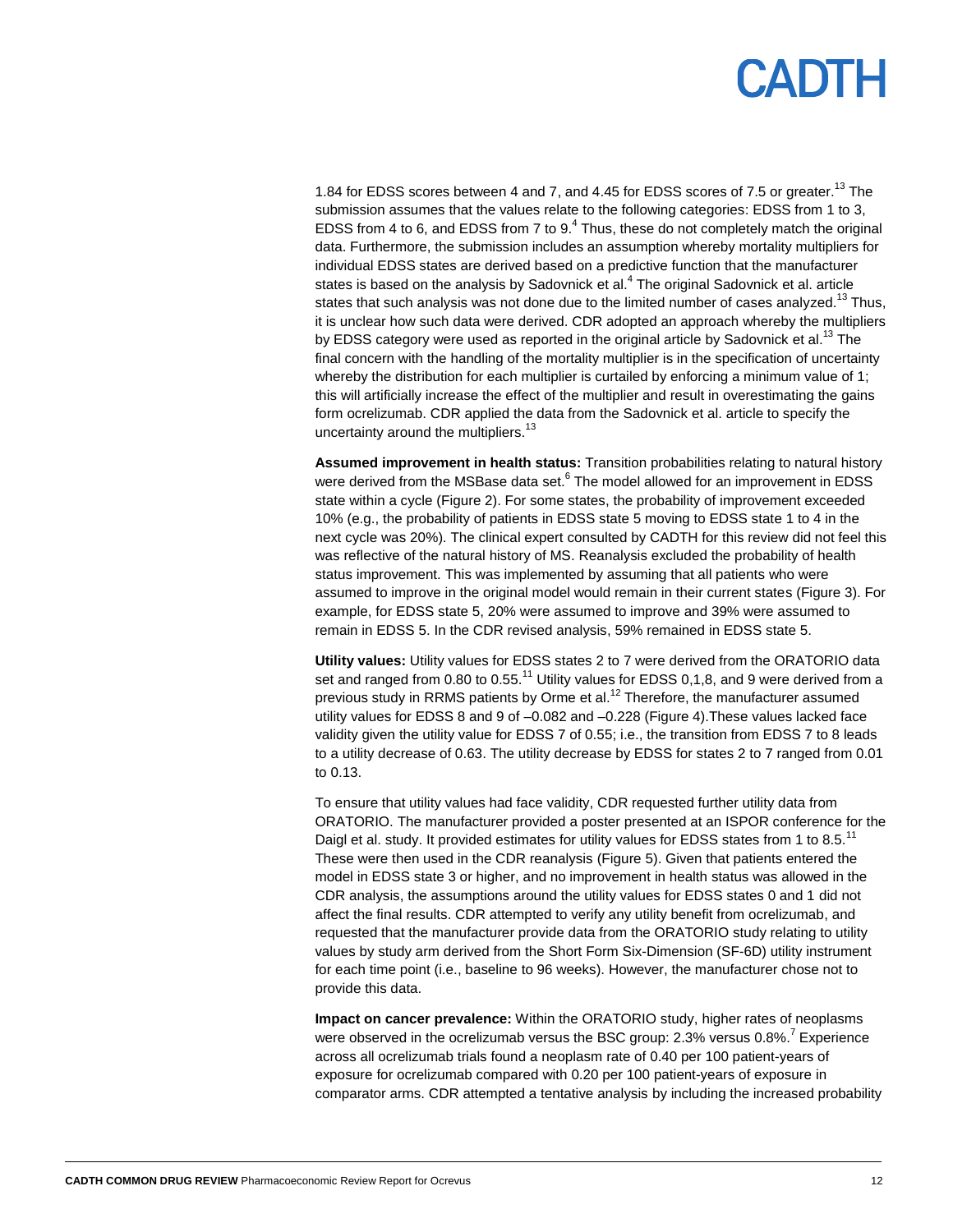# **ANTH**

of neoplasm for patients receiving ocrelizumab (0.2% per annum) and by using the current estimate of the case fatality rate for cancer in Canada – 40% according to the Canadian Cancer Society.<sup>14</sup> No additional costs or disutilities from cancer were incorporated; as a result, this analysis may be seen as an underestimate of the impact of the increased probability of cancer associated with ocrelizumab on its cost-effectiveness.

**Use of cost data for RRMS:** The manufacturer's analysis employed cost data by EDSS state, which were derived from a Canadian study of 153 patients with RRMS and adjusted by CADTH to allow estimation of costs for all EDSS states.<sup>9,10</sup> It would have been preferable to employ cost estimates for PPMS; but the likely impact on the conclusions of the study with respect to cost-effectiveness may be minimal, given that ocrelizumab was not costeffective in ether the manufacturer's or CDR's analysis.

### <span id="page-12-0"></span>**CADTH Common Drug Review Reanalyses**

As noted in the limitations, CDR identified several important shortcomings relating to the manufacturer's model. CDR presents a revised probabilistic analysis (CDR base case) in [Table 3](#page-12-1) with alternations based on these limitations. The modifications made to the manufacturer-submitted model include:

- $\bullet$  Adoption of the original mortality multipliers form the Sadovnick et al. article<sup>13</sup>
- No assumption of improvements in EDSS state
- $\bullet$  Use of utility values for all EDSS states from the ORATORIO study.<sup>11</sup>

In addition, a further reanalysis [\(Table 4\)](#page-13-1) incorporated a 0.2% increase in the annual probability of cancer per annum with treatment with ocrelizumab and an associated probability of death of 40%.<sup>14</sup>

Based on these revisions, the CDR base case [\(Table 3\)](#page-12-1) suggests that ocrelizumab is not a cost-effective treatment for patients with PPMS unless decision-makers have a very high willingness to pay for a QALY gained in this patient population. The incremental cost per QALY gained for ocrelizumab versus BSC was estimated to be \$588,148, with the probability that ocrelizumab is cost-effective being 0% for all QALY values up to \$200,000. Thus, if a decision-maker is unwilling to pay \$588,148 for each QALY gained, BSC is the optimal therapy. If a decision-maker is willing to pay at least \$588,148 for each QALY gained, ocrelizumab is the optimal therapy.

### <span id="page-12-1"></span>**Table 3: CADTH Common Drug Review Base Case**

|             | <b>Total Costs</b><br>\$) | <b>Incr. Cost</b><br><b>Versus</b><br><b>BSC (\$)</b> | <b>Total</b><br><b>QALYS</b> | <b>Incr. QALYs Versus</b><br><b>BSC</b> | Incremental Cost (\$) per QALY<br><b>Gained: Ocrelizumab Versus BSC</b> |
|-------------|---------------------------|-------------------------------------------------------|------------------------------|-----------------------------------------|-------------------------------------------------------------------------|
| <b>BSC</b>  | 669.909                   |                                                       | 14.12                        | $\overline{\phantom{0}}$                |                                                                         |
| Ocrelizumab | 863.748                   | 193.039                                               | 14.45                        | 0.33                                    | 588.148                                                                 |

BSC = best supportive care; Incr. = incremental; QALY = quality-adjusted life-year.

When the increased probability of cancer with ocrelizumab was considered, the CDR analysis found ocrelizumab to be dominated by BSC, with higher associated costs and lower QALYs [\(Table 4\)](#page-13-1). Thus, in this analysis, ocrelizumab was not the optimal therapy regardless of a decision-maker's willingness to pay for a QALY gained. The probability that ocrelizumab is cost-effective was 0% for all values of a QALY up to \$285,000.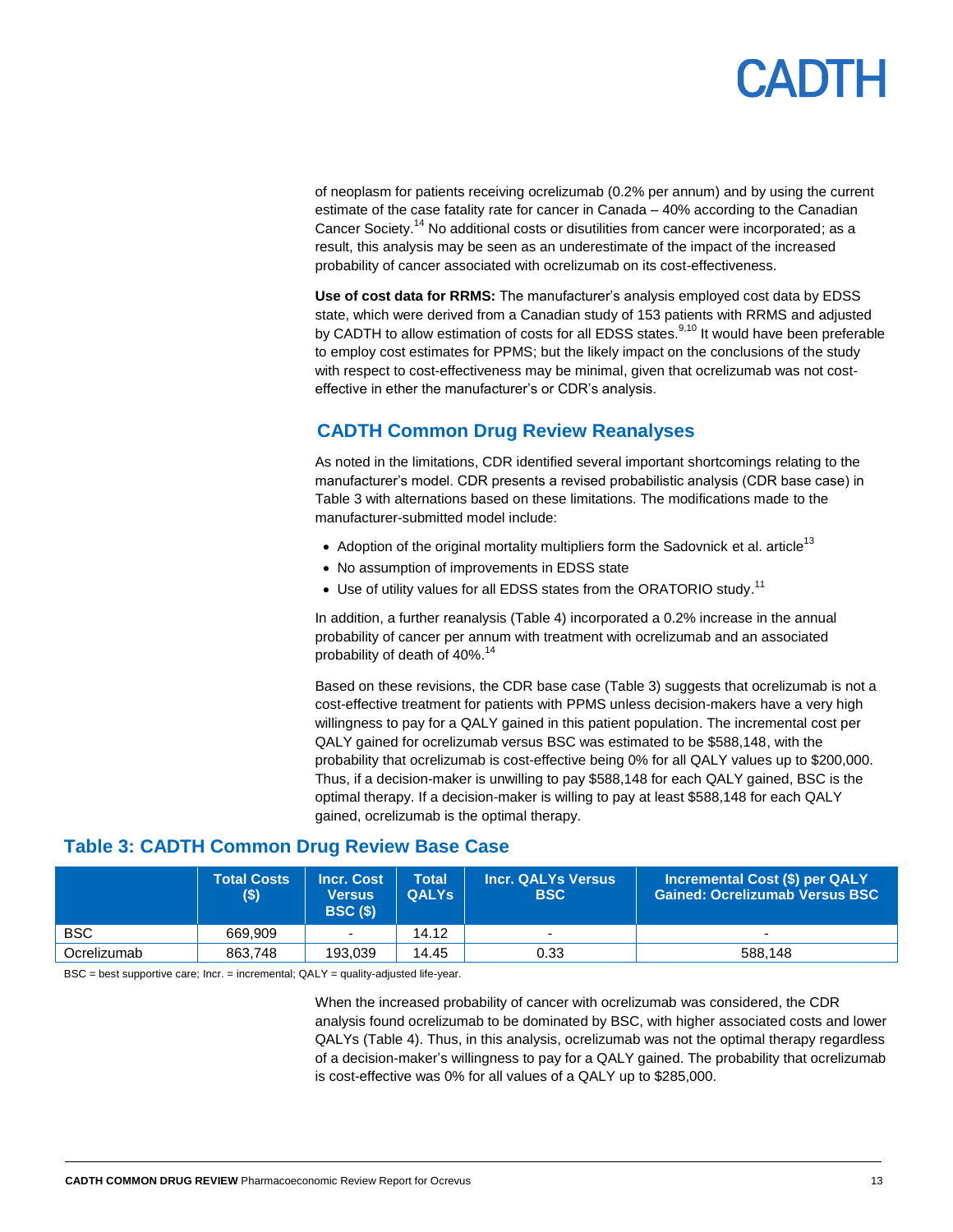

#### <span id="page-13-1"></span>**Table 4: CADTH Common Drug Review Base Case With the Addition of the Increased Probability of Cancer With Ocrelizumab**

|             | <b>Total Costs</b><br>\$) | <b>Incr. Cost</b><br><b>Versus</b><br><b>BSC (\$)</b> | <b>Total</b><br><b>QALYS</b> | <b>Incr. QALYs Versus</b><br><b>BSC</b> | Incremental Cost (\$) per QALY<br><b>Gained: Ocrelizumab Versus BSC</b> |
|-------------|---------------------------|-------------------------------------------------------|------------------------------|-----------------------------------------|-------------------------------------------------------------------------|
| <b>BSC</b>  | 671.065                   |                                                       | 14.08                        |                                         |                                                                         |
| Ocrelizumab | 839.865                   | 168,800                                               | 14.02                        | $-0.06$                                 | Ocrelizumab dominated by BSC                                            |

 $BSC = best$  supportive care; Incr. = incremental;  $QALY =$  quality-adjusted life-year.

CDR undertook a price reduction analysis based on the manufacturer-submitted and CDR base-case analyses assuming proportional price reductions for ocrelizumab [\(Table 5\)](#page-13-2).

Using the manufacturer's base-case analysis, a price reduction of 71% for ocrelizumab was required for ocrelizumab to be cost-effective based on a threshold of \$50,000 per QALY. The CDR base-case analysis suggested that ocrelizumab would be cost-effective based on a threshold of \$50,000 per QALY if an 82% price reduction were obtained.

#### <span id="page-13-2"></span>**Table 5: CADTH Common Drug Review Reanalysis Price Reduction Scenarios**

|                  | Incremental Cost per QALY Gained for Ocrelizumab Versus BSC |                               |
|------------------|-------------------------------------------------------------|-------------------------------|
| <b>Price</b>     | <b>Based on Manufacturer's Base Case</b>                    | <b>Based on CDR Base Case</b> |
| <b>Submitted</b> | \$289,333                                                   | \$588,143                     |
| 10% reduction    | \$255,972                                                   | \$523,172                     |
| 20% reduction    | \$222,611                                                   | \$458,201                     |
| 30% reduction    | \$189,251                                                   | \$393,231                     |
| 40% reduction    | \$155,890                                                   | \$328,260                     |
| 50% reduction    | \$122,529                                                   | \$263,290                     |
| 60% reduction    | \$89.168                                                    | \$198,319                     |
| 70% reduction    | \$55,807                                                    | \$133,348                     |
| 80% reduction    | \$22,447                                                    | \$68,378                      |
| 90% reduction    | Ocrelizumab dominates BSC                                   | \$3,407                       |

<span id="page-13-0"></span>BSC = best supportive care; CDR = CADTH Common Drug Review; QALY = quality-adjusted life-year.

#### **Patient Input**

Patient input was received from the Multiple Sclerosis Society of Canada (MS Society). One hundred and eighty-six patients diagnosed with PPMS responded to an online questionnaire issued by the MS Society; patients noted that unlike relapsing forms of MS, PPMS is characterized by continuous worsening of disease. This contrary to the data within the manufacturer's model and supports CDR's reanalysis based on the progressive nature of the disease. The worsening of disease often results in the need for wheelchair assistance as a result of reduced mobility due to significant neurological disability. According to the survey respondents, PPMS is also associated with a wide range of symptoms, including fatigue, cognitive impairment, weakness, spasticity, tremor, poor coordination, bladder and bowel problems, sexual dysfunction, depression, pain, dizziness, visual problems, and issues with speech and swallowing. Given that PPMS is typically diagnosed after the age of 40, it exerts a significant impact on many aspects of a patient's life, including quality of life (QoL), psychosocial functioning, and the ability to maintain employment and participate in activities of daily living. The impact of this condition on a patient's QoL was accounted for in the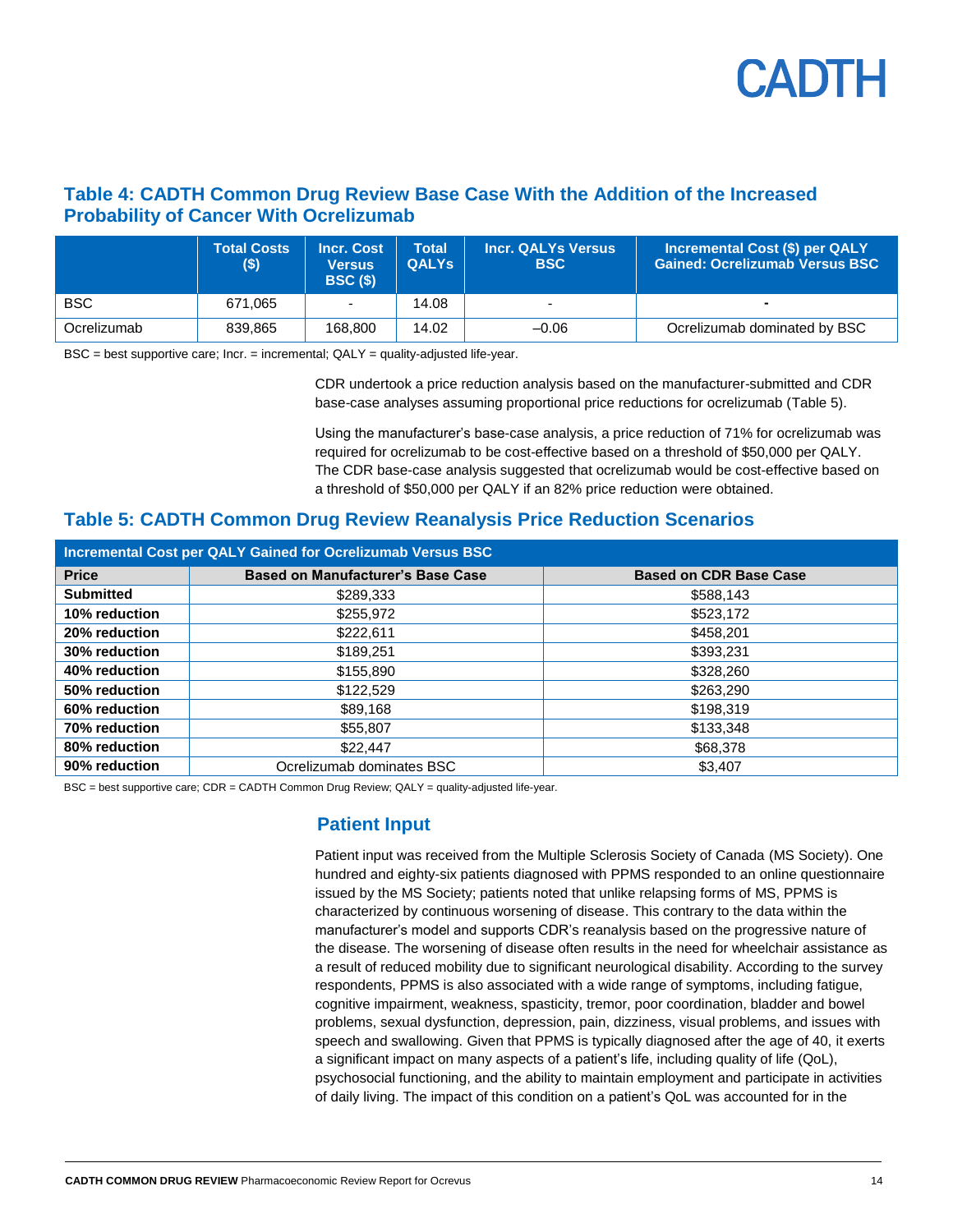manufacturer's economic evaluation by including progressively lower utilities with increasing level of disease severity (i.e., increasing EDSS level). Patients living with PPMS emphasized that an increasing loss of physical strength was associated with their condition, significantly affecting their ability to live independently and interact with the outside world; as a result of decreased motor function, reliance on caregiver support is high. Caregiver burden was not accounted for in the manufacturer's base-case analysis. While this was considered in a scenario analysis, only the cost of lost productivity and information caregiving was included, and not the impact on caregivers' QoL.

#### <span id="page-14-0"></span>**Conclusions**

CDR found that ocrelizumab was not a cost-effective treatment for adult patients with PPMS, given the incremental cost per QALY gained of \$588,143 (when excluding the additional effects of increased cancer prevalence with ocrelizumab). Ocrelizumab had a 0% probability of being cost-effective at willingness-to-pay thresholds up to \$200,000 per QALY. CDR reanalysis suggests that a reduction of 80% in the submitted price would lead to an incremental cost per QALY of \$68,378.

It should be noted that the CDR base case did not include the increased probability of cancer with ocrelizumab. If that were included, then ocrelizumab would be dominated by BSC: that is, ocrelizumab would be costlier and less effective than BSC.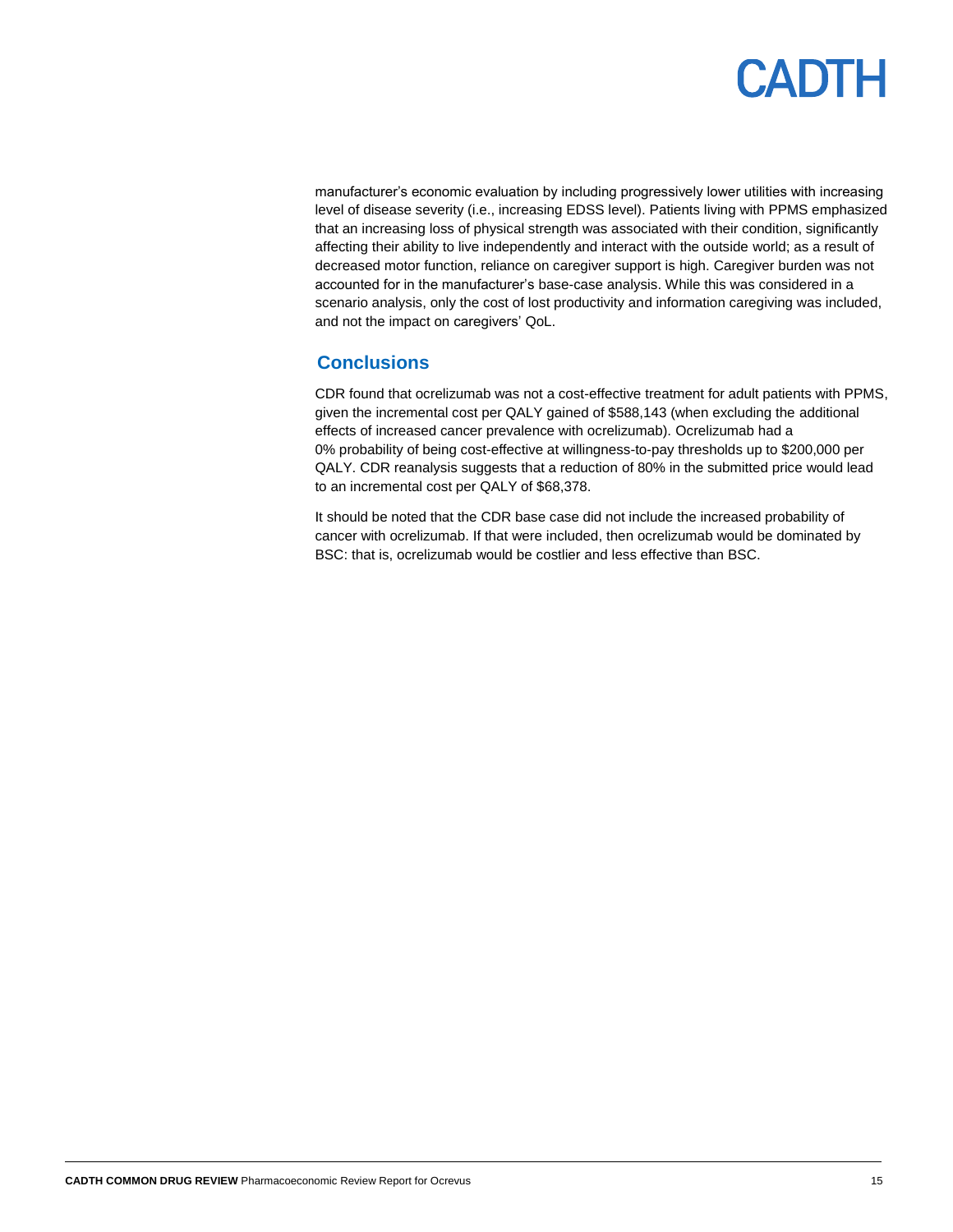

## **Appendix 1: Cost Comparison**

The comparators presented in [Table 6](#page-15-1) have been deemed appropriate by clinical experts. Comparators may be recommended (appropriate) practice versus actual practice. Comparators are not restricted to drugs, but may be devices or procedures. Costs are manufacturer list prices, unless otherwise specified. Existing Product Listing Agreements are not reflected in the table, and as such, may not represent the actual costs to public drug plans.

### <span id="page-15-1"></span><span id="page-15-0"></span>**Table 6: CADTH Common Drug Review Cost Comparison Table for the Treatment of Primary Progressive Multiple Sclerosis**

| Drug/<br><b>Comparator</b> | <b>Strength</b>                          | Dosage Form     | Price (\$)            | <b>Recommended</b><br><b>Dosage</b> | Average<br><b>Weekly Drug</b><br>Cost(S) | Average<br><b>Annual Drug</b><br>Cost(S) |
|----------------------------|------------------------------------------|-----------------|-----------------------|-------------------------------------|------------------------------------------|------------------------------------------|
| Ocrelizumab<br>(Ocrevus)   | 300 mg/10 mL<br>solution for<br>infusion | Single-use vial | 8,150.00 <sup>a</sup> | 600 mg IV every six<br>months       | 627                                      | 32,600                                   |

<sup>a</sup> Manufacturer-submitted price.<sup>3</sup>

<sup>b</sup> The initial 600 mg dose is administered as two separate IV infusions: an initial 300 mg infusion followed two weeks later by a second 300 mg infusion. Subsequent doses are administered as single 600 mg IV infusions every six months.<sup>1</sup>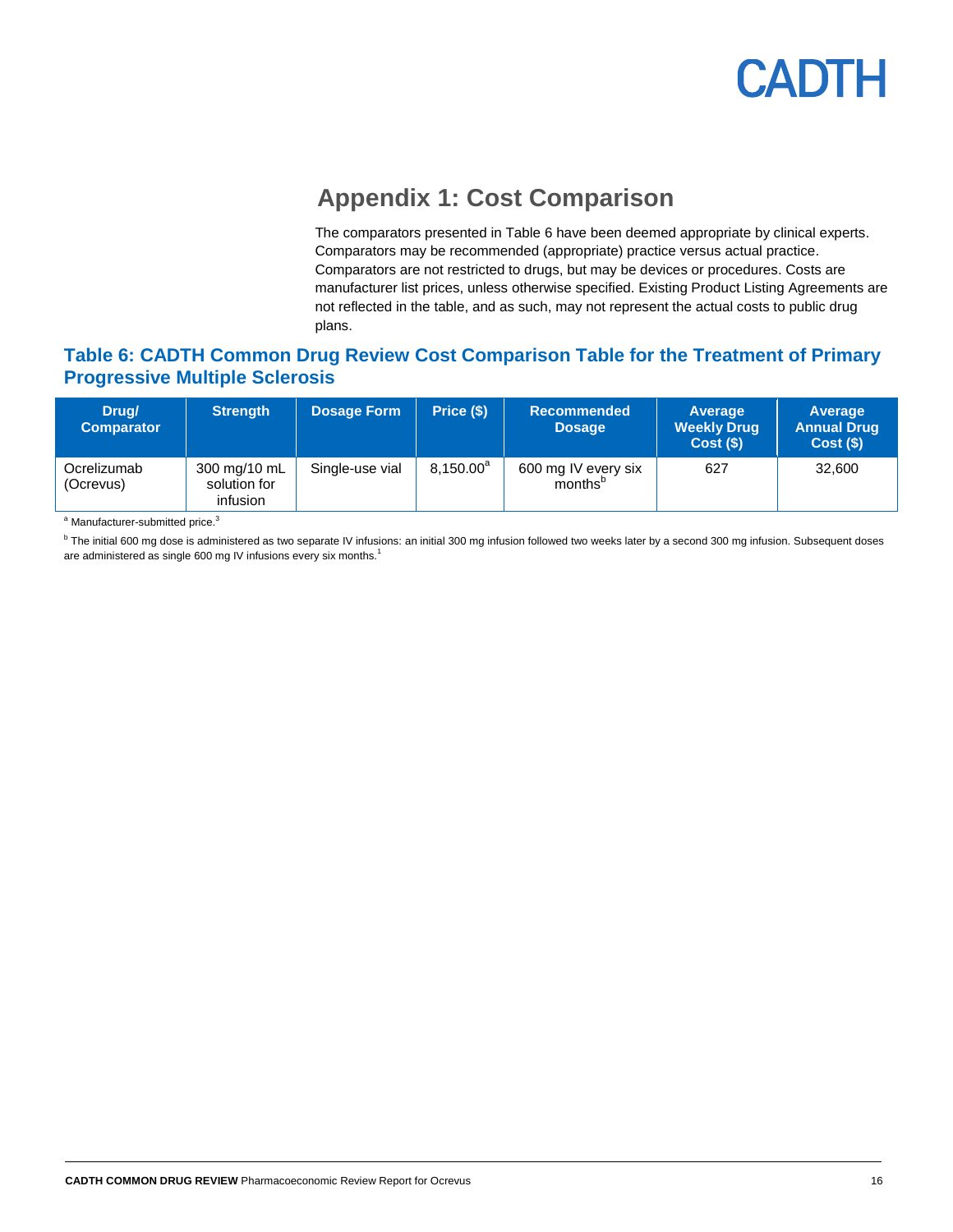## **Appendix 2: Additional Information**

### <span id="page-16-1"></span><span id="page-16-0"></span>**Table 7: Submission Quality**

|                                                                       | Yes/<br>Good | Somewhat/<br>Average | No/<br>Poor |
|-----------------------------------------------------------------------|--------------|----------------------|-------------|
| Are the methods and analysis clear and transparent?                   |              | X                    |             |
| Comments<br>Reviewer to provide comments if checking "no"             |              |                      |             |
| Was the material included (content) sufficient?                       |              | X                    |             |
| Comments<br>Reviewer to provide comments if checking "poor"           |              |                      |             |
| Was the submission well organized and was information easy to locate? |              | X                    |             |
| Comments<br>Reviewer to provide comments if checking "poor"           |              |                      |             |

### <span id="page-16-2"></span>**Table 8: Authors' Information**

| Authors of the Pharmacoeconomic Evaluation Submitted to CADTH Common Drug Review                                                                                                                                                                                                                                                      |   |  |  |  |  |  |
|---------------------------------------------------------------------------------------------------------------------------------------------------------------------------------------------------------------------------------------------------------------------------------------------------------------------------------------|---|--|--|--|--|--|
| □ Adaptation of Global model/Canadian model done by the manufacturer<br>$\boxtimes$ Adaptation of Global model/Canadian model done by a private consultant contracted by the manufacturer<br>Adaptation of Global model/Canadian model done by an academic consultant contracted by the manufacturer<br>$\Box$ Other (please specify) |   |  |  |  |  |  |
| Uncertain<br><b>Yes</b><br><b>No</b>                                                                                                                                                                                                                                                                                                  |   |  |  |  |  |  |
| Authors signed a letter indicating agreement with entire document                                                                                                                                                                                                                                                                     | X |  |  |  |  |  |
|                                                                                                                                                                                                                                                                                                                                       |   |  |  |  |  |  |

Authors had independent control over the methods and right to publish analysis X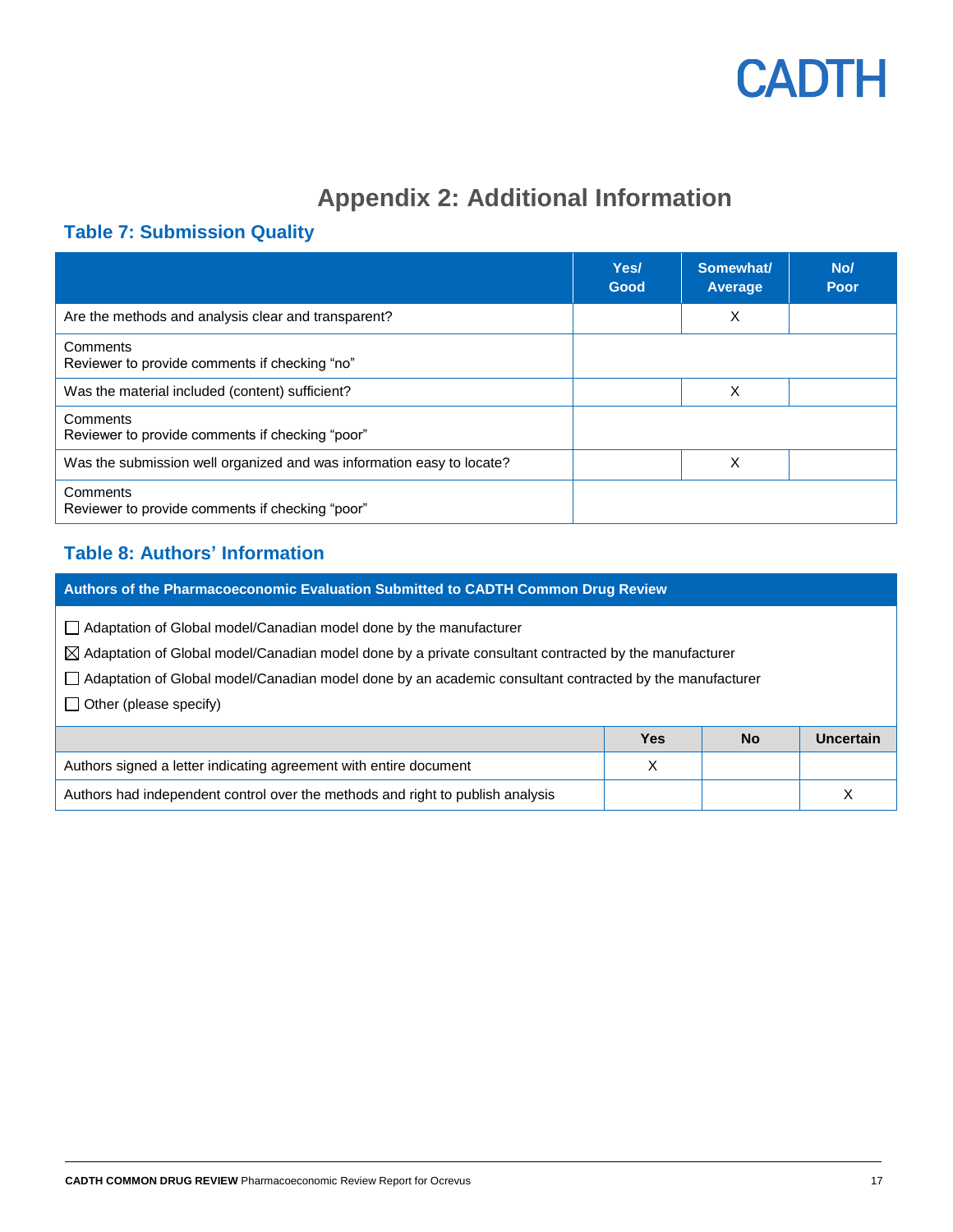

## <span id="page-17-0"></span>**Appendix 3: Summary of Other Health Technology Assessment Reviews of Drug**

Note that there are no reviews for ocrelizumab in PPMS conducted by Health Technology Assessment organizations available at the time of this review. Ocrelizumab is currently undergoing review at the National Institute for Health and Care Excellence in the UK, the Pharmaceutical Benefits Advisory Committee in Australia, the Pharmaceutical Management Agency in New Zealand, and the Institut national d'excellence en santé et en services sociaux in Quebec.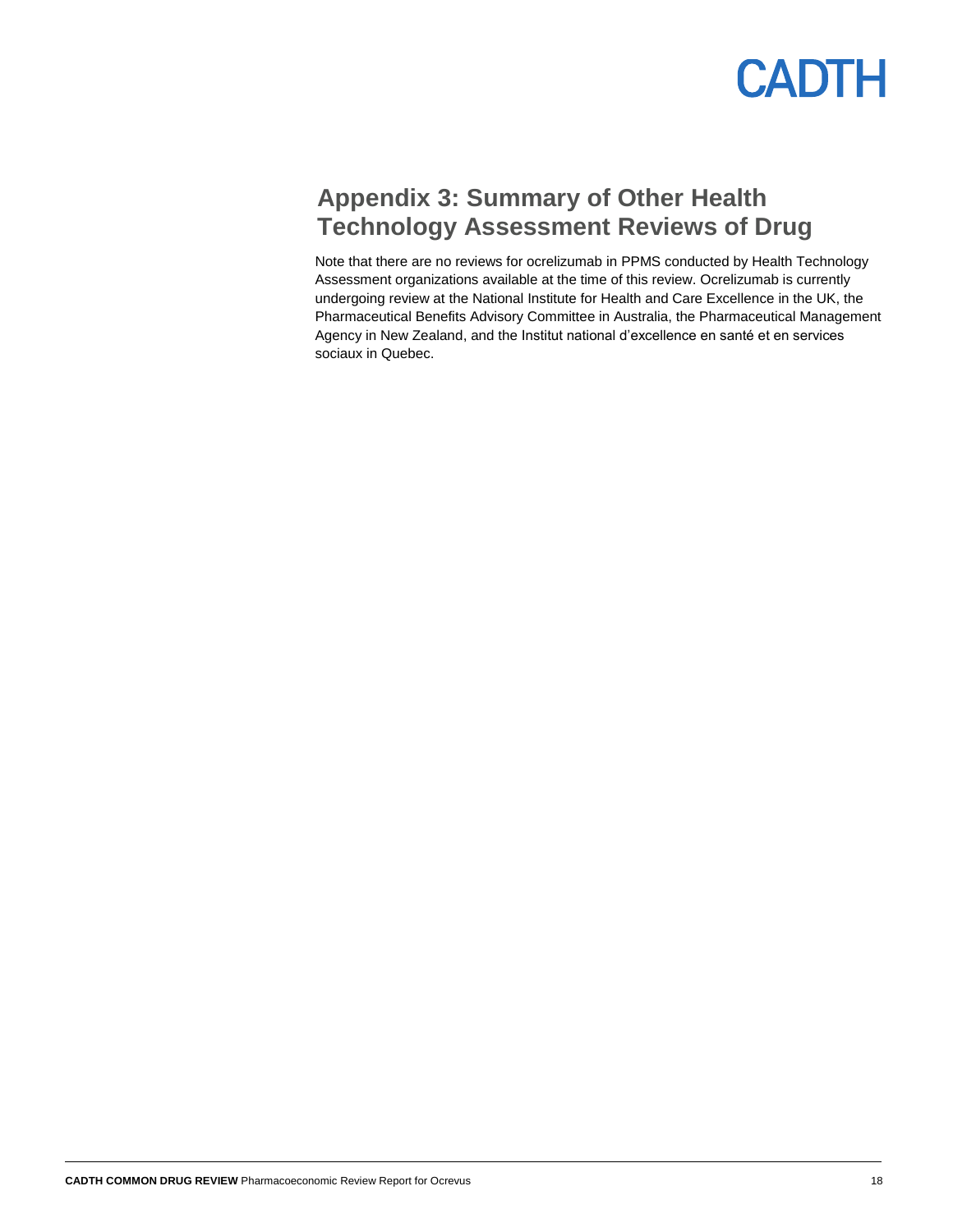## **Appendix 4: Reviewer Worksheets**

### **Manufacturer's Model Structure**

The manufacturer submitted a cohort-based Markov health state-transition model that included 11 health states: 10 Expanded Disability Status Scale (EDSS) states and a death state. The multiple sclerosis (MS)-specific health states were grouped according to the Kurtzke EDSS levels, from 0 (normal neurological examination) to 9 (helpless bed patient).<sup>5</sup> The manufacturer's model structure is presented in Figure 1.

#### <span id="page-18-1"></span><span id="page-18-0"></span>**Figure 1: Manufacturer's Model Structure**



EDSS = Expanded Disability Status Scale; PPMS = primary progressive multiple sclerosis.

Note: Orange arrows show the direction in which patients may move along the EDSS scale. Grey boxes in "PPMS treated" indicate the stages at which treatment is discontinued.

Source: Manufacturer's pharmacoeconomic submission.<sup>4</sup>

In the submitted model, all patients begin in a PPMS state characterized by EDSS (level  $3 =$ 26.8%; level 4 = 27.4%; level 5 = 15.7%; level 6 = 30.0%; level 7 = 0.14%). The model allows transitions between EDSS states based on data from the MSBase study and incorporates increased risk of death.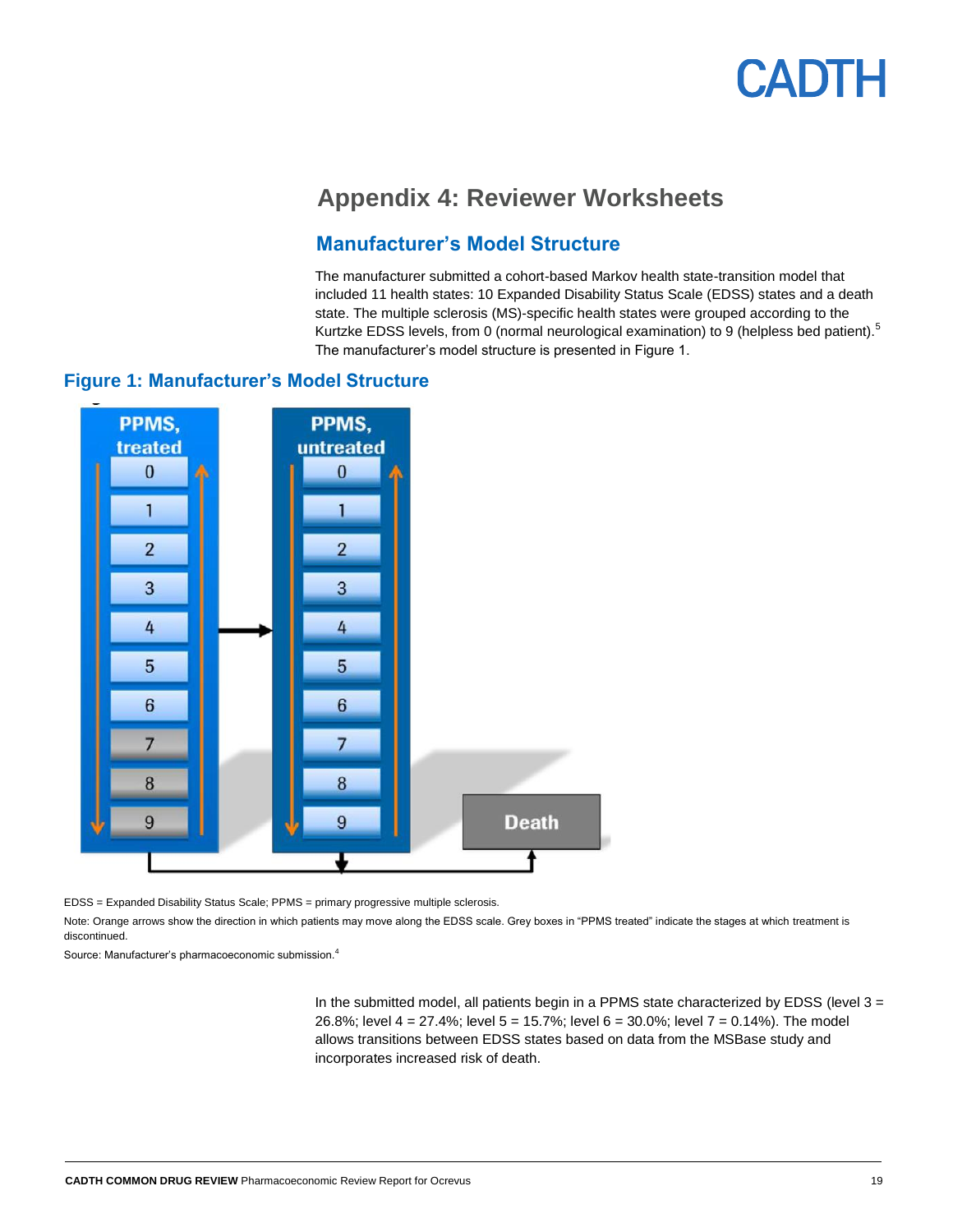### <span id="page-19-0"></span>**Table 9: Data Sources**

| <b>Data Input</b>                                                                           | <b>Description of Data Source</b>                                                                                                                                                                                                                                                                                                                                                                                                                                                                         | <b>Comment</b>                                                                                                                                                                                                                                                                                                                                                                                                                                                                                                                                                    |  |  |  |
|---------------------------------------------------------------------------------------------|-----------------------------------------------------------------------------------------------------------------------------------------------------------------------------------------------------------------------------------------------------------------------------------------------------------------------------------------------------------------------------------------------------------------------------------------------------------------------------------------------------------|-------------------------------------------------------------------------------------------------------------------------------------------------------------------------------------------------------------------------------------------------------------------------------------------------------------------------------------------------------------------------------------------------------------------------------------------------------------------------------------------------------------------------------------------------------------------|--|--|--|
| <b>Efficacy, Safety, and Withdrawals</b>                                                    |                                                                                                                                                                                                                                                                                                                                                                                                                                                                                                           |                                                                                                                                                                                                                                                                                                                                                                                                                                                                                                                                                                   |  |  |  |
| <b>Efficacy</b><br>(Disability progression:<br>CDP 12, CDP 24)                              | The effect of treatment on delaying disability<br>progression (as measured by CDP at 12 and 24<br>weeks) was derived from the ORATORIO study, a<br>multinational, randomized, double-blind, placebo-<br>controlled clinical trial. <sup>7</sup> ORATORIO compared the<br>efficacy and safety of ocrelizumab with placebo in<br>patients with PPMS.                                                                                                                                                        | Appropriate.                                                                                                                                                                                                                                                                                                                                                                                                                                                                                                                                                      |  |  |  |
| <b>Adverse Events</b>                                                                       | The following AEs were considered: infusion-related<br>reaction, nasopharyngitis, urinary tract infection.<br>The set of AEs considered were those that occurred at<br>an annualized risk of occurrence $\geq$ 5% for ocrelizumab<br>in the ORATORIO trial.<br>No AEs were associated with BSC, as this comparator<br>did not include additional therapy.                                                                                                                                                 | Appropriate.                                                                                                                                                                                                                                                                                                                                                                                                                                                                                                                                                      |  |  |  |
| <b>Treatment</b><br><b>Discontinuation</b><br>(Stopping rule, all-cause<br>discontinuation) | Ocrelizumab was associated with an annual probability<br>of discontinuation, sourced from the ORATORIO trial<br>and applied equally to cost and efficacy parameters.<br>Modelled patients also discontinued therapy upon<br>transitioning to EDSS 7 (stopping rule).                                                                                                                                                                                                                                      | Acceptable.                                                                                                                                                                                                                                                                                                                                                                                                                                                                                                                                                       |  |  |  |
| <b>Natural History</b>                                                                      |                                                                                                                                                                                                                                                                                                                                                                                                                                                                                                           |                                                                                                                                                                                                                                                                                                                                                                                                                                                                                                                                                                   |  |  |  |
| <b>PPMS to PPMS EDSS</b><br><b>Transitions</b>                                              | Transition probabilities between EDSS states<br>(disability progression) in "PPMS, untreated" were<br>estimated based on natural history data for patients<br>not on therapy sourced from the MSBase data set, <sup>6</sup> a<br>global, longitudinal observational registry containing<br>1,079 patients (8,401 EDSS observations) diagnosed<br>with PPMS.<br>Transition probabilities between EDSS states in<br>"PPMS, treated" were informed by the MSBase data<br>set adjusted by a treatment effect. | While the MSBase data set is a standard,<br>widely used source of natural history data<br>for patients diagnosed with PPMS, and<br>although it may be a better alternative to<br>ORATORIO placebo arm data, information<br>sourced from the MSBase data set is not<br>publicly available; therefore, it was not<br>possible to verify these calculations.<br>Improvement in health status, as observed<br>by backward transitions (i.e., spontaneous<br>remission) within the MSBase data set, was<br>not supported by the clinical expert<br>consulted by CADTH. |  |  |  |
| <b>Mortality</b>                                                                            | Transition to death was informed by a weighted mean<br>of all-cause mortality rates for the Canadian general<br>population based on female-to-male ratio of PPMS<br>patients used in the model. Mortality multipliers by MS<br>disease severity (EDSS state) were sourced from<br>Pokorski et al. <sup>8</sup> and applied to the all-cause weighted<br>mean mortality rates.                                                                                                                             | The values used by Pokorski et al. <sup>8</sup> were<br>derived from a study by Sadovnick et al. <sup>13</sup><br>that presented mortality rates based on<br>grouped EDSS categories. CDR notes that<br>it would have been better to use actual data<br>than interpolated values. The data are also<br>quite outdated and largely based on RRMS<br>patients; more recent data on mortality by<br>EDSS levels specific to PPMS would be<br>preferred.                                                                                                              |  |  |  |
| <b>Utilities</b>                                                                            |                                                                                                                                                                                                                                                                                                                                                                                                                                                                                                           |                                                                                                                                                                                                                                                                                                                                                                                                                                                                                                                                                                   |  |  |  |
| <b>Health State Utilities</b>                                                               | Utilities were estimated from the ORATORIO trial data<br>using the EQ-5D-3L instrument and based on EDSS<br>state (health states). The Canadian value set for the<br>EQ-5D-3L was used to elicit utility values from the<br>recorded trial data for EDSS 2 to 7. Utility values for                                                                                                                                                                                                                       | While the utility values derived from trial<br>data may be acceptable, utility values for<br>EDSS states 0, 1, 8, and 9 lacked face<br>validity compared with utility values for<br>EDSS states 2 to 7.                                                                                                                                                                                                                                                                                                                                                           |  |  |  |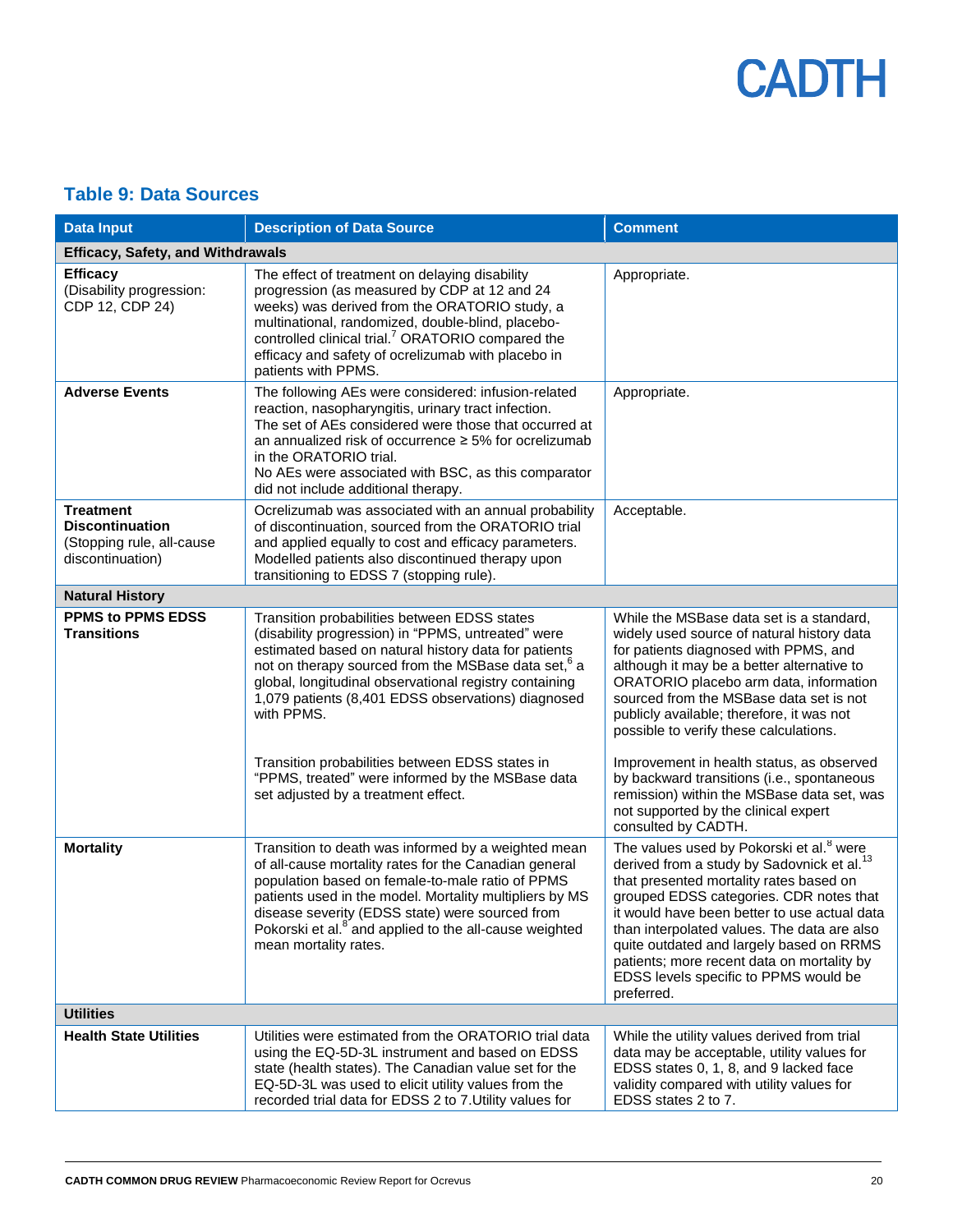| <b>Data Input</b>                                                           | <b>Description of Data Source</b>                                                                                                                                                                                                                                                                                                                                                                      | <b>Comment</b>                                                                                                                                                                                                                    |
|-----------------------------------------------------------------------------|--------------------------------------------------------------------------------------------------------------------------------------------------------------------------------------------------------------------------------------------------------------------------------------------------------------------------------------------------------------------------------------------------------|-----------------------------------------------------------------------------------------------------------------------------------------------------------------------------------------------------------------------------------|
|                                                                             | EDSS states 0, 1, 8, and 9 were taken from a study by<br>Orme et al. <sup>12</sup>                                                                                                                                                                                                                                                                                                                     |                                                                                                                                                                                                                                   |
| <b>Resource Use and Costs</b>                                               |                                                                                                                                                                                                                                                                                                                                                                                                        |                                                                                                                                                                                                                                   |
| Drug                                                                        | The drug cost for ocrelizumab was provided by the<br>manufacturer. No medications were considered in the<br>BSC arm, as no other medications are licensed for the<br>treatment of PPMS in Canada.                                                                                                                                                                                                      | CDR notes no differences between the<br>manufacturer's and CDR's estimate of the<br>yearly acquisition cost of ocrelizumab.<br>Dispensing fees and mark-ups were not<br>included in the submitted model, which is<br>appropriate. |
| <b>Monitoring</b>                                                           | Health care resources associated with monitoring due<br>to ocrelizumab were estimated through clinical expert<br>elicitation (i.e., three clinical advisors consulted by the<br>manufacturer). Unit costs of monitoring resources were<br>obtained from the Ontario Schedule of Benefits.<br>No additional monitoring required for BSC beyond that<br>already associated with EDSS states was assumed. | Appropriate.                                                                                                                                                                                                                      |
| <b>Disease Management</b><br>(Non-drug-related direct<br>health care costs) | Annual per-patient direct costs of PPMS management<br>by EDSS scores were based on values reported in the<br>CADTH MS Therapeutic Review, <sup>10</sup> as well as a study<br>by Grima et al. <sup>9</sup> inflated to 2017 values.                                                                                                                                                                    | CDR notes that while Canadian data<br>sources were used to inform the cost of<br>disease management, PPMS-specific costs<br>would be preferred.                                                                                   |
| <b>Adverse Events</b>                                                       | Unit costs of physician services required to treat non-<br>serious and serious AEs were obtained from the<br>Ontario Schedule of Benefits.                                                                                                                                                                                                                                                             | Appropriate.                                                                                                                                                                                                                      |

AE = adverse event; BSC = best supportive care; CDP = confirmed disability progression; CDR = CADTH Common Drug Review; EDSS = expanded disability status scale; EQ-5D-3L = EuroQol 5-Dimentions 3-Levels questionnaire; MS = multiple sclerosis; PPMS = primary progressive multiple sclerosis; RRMS = remitting forms of multiple sclerosis.

### <span id="page-20-0"></span>**Table 10: Manufacturer's Key Assumptions**

| <b>Assumption</b>                                                                                                                                                                                              | <b>Comment</b>                                                                                                                                                                                                                                                                                         |
|----------------------------------------------------------------------------------------------------------------------------------------------------------------------------------------------------------------|--------------------------------------------------------------------------------------------------------------------------------------------------------------------------------------------------------------------------------------------------------------------------------------------------------|
| Patients either progress to a higher EDSS state,<br>remain in the same state, regress to a lower<br>severity EDSS state, or die.                                                                               | The clinical expert consulted by CADTH for this review indicated that<br>regression to lower EDSS states (i.e., spontaneous remission) in patients<br>diagnosed with PPMS is not very likely. Therefore, progression-only<br>transitions are preferred in natural history modelling for PPMS patients. |
| Relapses were not included in the model structure.                                                                                                                                                             | Appropriate, as only a small proportion of patients experienced relapses in the<br>ORATORIO trial, and the impact of ocrelizumab on relapses was not<br>measured.                                                                                                                                      |
| Model did not include transitions to EDSS state 10<br>(i.e., MS-related death).                                                                                                                                | Appropriate. Patients experience an age-related risk of mortality adjusted for<br>the probability of MS-related death.                                                                                                                                                                                 |
| A half-cycle correction was applied to all<br>comparators in the model.                                                                                                                                        | Appropriate.                                                                                                                                                                                                                                                                                           |
| BSC consisted of outpatient visits (to physicians,<br>physiotherapists, occupational therapists, nurses,<br>and psychologists), rehabilitation care,<br>hospitalization, and medication to manage<br>symptoms. | Appropriate, as there are no licensed treatments in Canada for PPMS.                                                                                                                                                                                                                                   |
| Mortality multipliers by EDSS derived from data on<br>primarily RRMS patients were assumed to apply<br>equally to patients with PPMS.                                                                          | Uncertain.                                                                                                                                                                                                                                                                                             |
| Progression of disability was measured using 24-<br>week CDP estimates (i.e., 6-month sustained                                                                                                                | Appropriate.                                                                                                                                                                                                                                                                                           |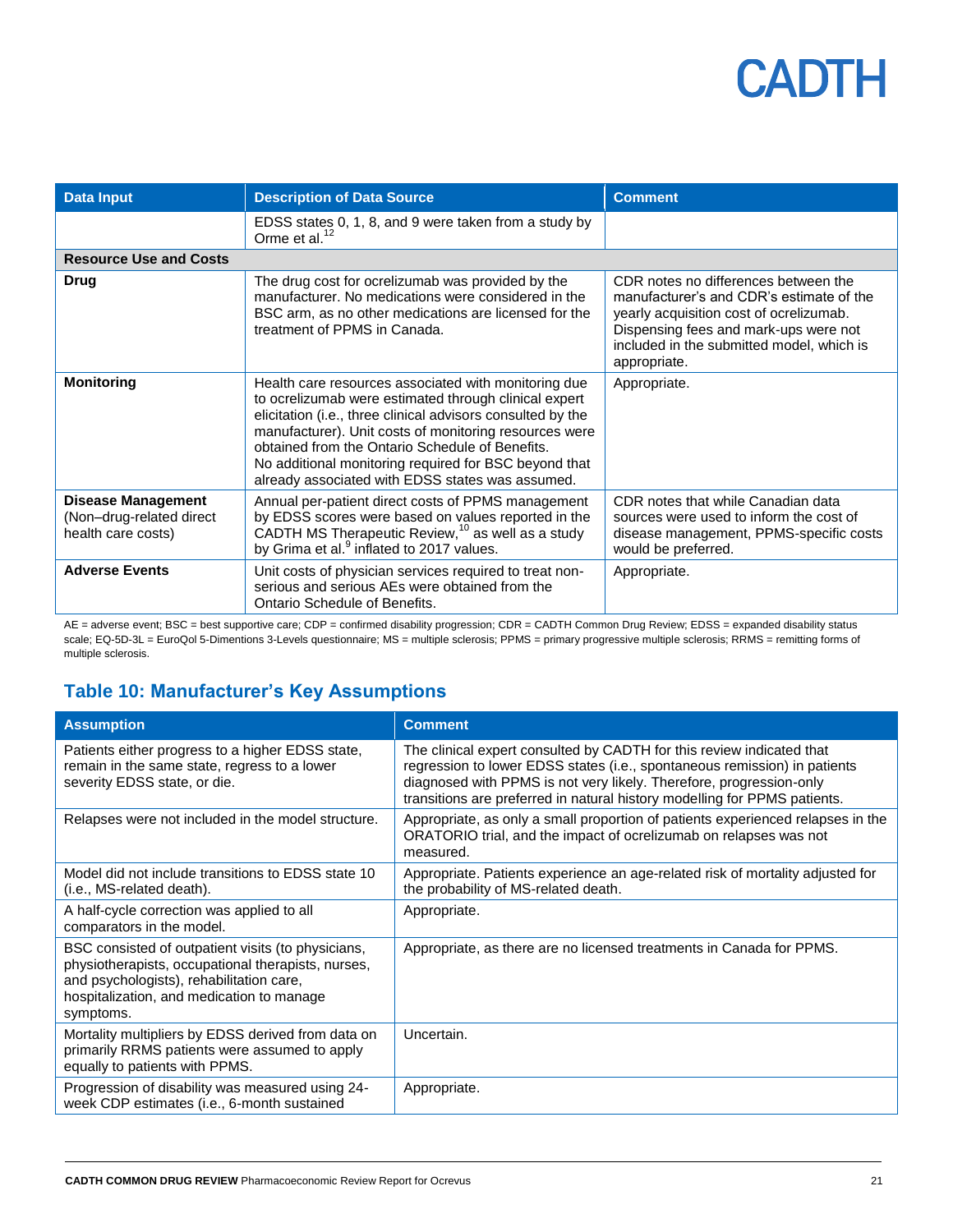| <b>Assumption</b>                                                                                                                                                               | <b>Comment</b>                                                                                                                                                                                        |
|---------------------------------------------------------------------------------------------------------------------------------------------------------------------------------|-------------------------------------------------------------------------------------------------------------------------------------------------------------------------------------------------------|
| accumulation of disability) and assumed to be<br>appropriate for a 1-year cycle.                                                                                                |                                                                                                                                                                                                       |
| Full efficacy was assumed to be applied for the<br>duration of treatment with ocrelizumab.                                                                                      | Acceptable.                                                                                                                                                                                           |
| No waning effect of treatment with ocrelizumab was<br>assumed in the base case.                                                                                                 | Likely appropriate, as loss of efficacy is generally attributed to progression of<br>illness rather than gradual loss of the effect of ocrelizumab.                                                   |
| The model assumed a stopping rule (treatment<br>discontinuation) at EDSS 7.                                                                                                     | Uncertain. This was based on stopping rules for disease-modifying therapies<br>for RRMS in Quebec. As this is the first available pharmacotherapy for PPMS,<br>it is unclear whether this will apply. |
| Treatment discontinuation prior to the stopping rule<br>(EDSS 7) was assumed based on the all-cause<br>discontinuation rate from ocrelizumab observed in<br>the ORATORIO study. | CDR notes that treatment discontinuation observed in the ORATORIO clinical<br>trial may not accurately reflect the real-world rate of discontinuation from<br>ocrelizumab in PPMS patients.           |
| Resource use and costs sourced from data sources<br>relating to RRMS patients were assumed to apply<br>equally to patients with PPMS.                                           | Uncertain.                                                                                                                                                                                            |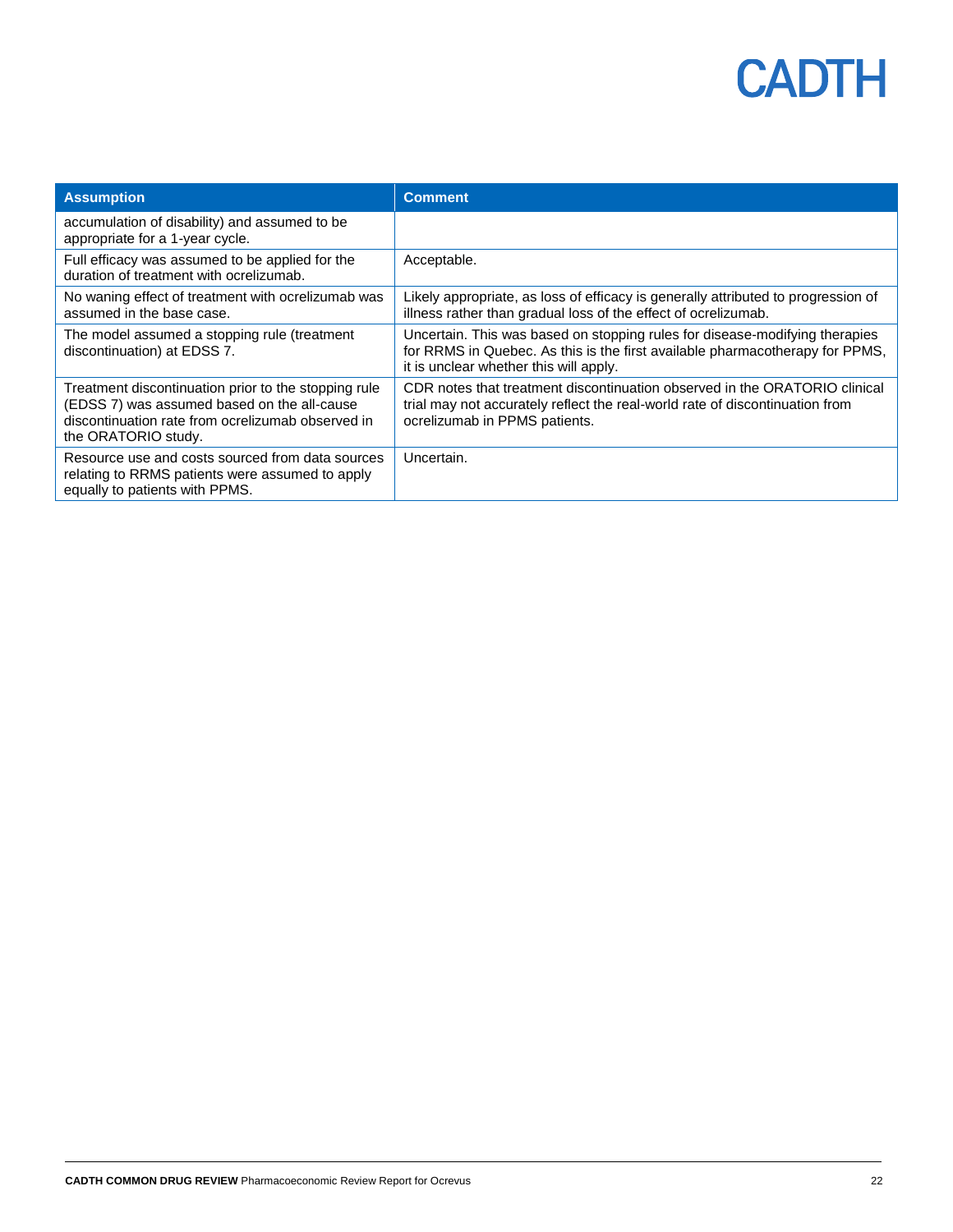

### **Additional Information on Limitations**

### **Natural History Transition Probabilities**

### <span id="page-22-0"></span>**Figure 2: Transition Probabilities – Manufacturer's Submission**

|                | Disease stage in cycle $X + 1$ |              |       |       |       |       |       |       |       |       |       |  |
|----------------|--------------------------------|--------------|-------|-------|-------|-------|-------|-------|-------|-------|-------|--|
|                |                                | $\mathbf{0}$ | 1     | 2     | 3     | 4     | 5     | 6     |       | 8     | 9     |  |
|                | 0                              | 0.407        | 0.293 | 0.224 | 0.061 | 0.013 | 0.002 | 0.000 | 0.000 | 0.000 | 0.000 |  |
| $\times$       |                                | 0.084        | 0.262 | 0.420 | 0.174 | 0.051 | 0.008 | 0.001 | 0.000 | 0.000 | 0.000 |  |
| cycle          | $\overline{2}$                 | 0.014        | 0.090 | 0.441 | 0.300 | 0.126 | 0.024 | 0.005 | 0.000 | 0.000 | 0.000 |  |
|                | $\overline{3}$                 | 0.002        | 0.016 | 0.132 | 0.401 | 0.333 | 0.091 | 0.025 | 0.001 | 0.000 | 0.000 |  |
| 요.             | 4                              | 0.000        | 0.002 | 0.018 | 0.109 | 0.518 | 0.243 | 0.105 | 0.005 | 0.000 | 0.000 |  |
| stage          | 5                              | 0.000        | 0.000 | 0.002 | 0.021 | 0.172 | 0.392 | 0.381 | 0.030 | 0.002 | 0.000 |  |
|                | 6                              | 0.000        | 0.000 | 0.000 | 0.001 | 0.013 | 0.065 | 0.801 | 0.110 | 0.009 | 0.000 |  |
| <b>Disease</b> | 7                              | 0.000        | 0.000 | 0.000 | 0.000 | 0.001 | 0.004 | 0.081 | 0.777 | 0.134 | 0.004 |  |
|                | 8                              | 0.000        | 0.000 | 0.000 | 0.000 | 0.000 | 0.000 | 0.004 | 0.082 | 0.860 | 0.054 |  |
|                | 9                              | 0.000        | 0.000 | 0.000 | 0.000 | 0.000 | 0.000 | 0.000 | 0.005 | 0.096 | 0.900 |  |

Note: Red cells denote the probability of improvement in EDSS. Source: Manufacturer's pharmacoeconomic submission.<sup>4</sup>

### <span id="page-22-1"></span>**Figure 3: Transition Probabilities – CADTH Common Drug Review Base Case**

|                | Disease stage in cycle $X + 1$ |          |       |       |       |       |       |       |       |       |       |  |
|----------------|--------------------------------|----------|-------|-------|-------|-------|-------|-------|-------|-------|-------|--|
|                |                                | $\bf{0}$ | 1     | 2     | 3     | 4     | 5     | 6     |       | 8     | 9     |  |
|                | $\mathbf{0}$                   | 0.407    | 0.293 | 0.224 | 0.061 | 0.013 | 0.002 | 0.000 | 0.000 | 0.000 | 0.000 |  |
| $\times$       |                                | 0.000    | 0.346 | 0.420 | 0.174 | 0.051 | 0.008 | 0.001 | 0.000 | 0.000 | 0.000 |  |
| cycle          | $\overline{2}$                 | 0.000    | 0.000 | 0.545 | 0.300 | 0.126 | 0.024 | 0.005 | 0.000 | 0.000 | 0.000 |  |
| Ξ.             | 3                              | 0.000    | 0.000 | 0.000 | 0.551 | 0.333 | 0.091 | 0.025 | 0.001 | 0.000 | 0.000 |  |
|                | 4                              | 0.000    | 0.000 | 0.000 | 0.000 | 0.647 | 0.243 | 0.105 | 0.005 | 0.000 | 0.000 |  |
| stage          | 5                              | 0.000    | 0.000 | 0.000 | 0.000 | 0.000 | 0.588 | 0.381 | 0.030 | 0.002 | 0.000 |  |
|                | 6                              | 0.000    | 0.000 | 0.000 | 0.000 | 0.000 | 0.000 | 0.880 | 0.110 | 0.009 | 0.000 |  |
| <b>Disease</b> | 7 <sup>1</sup>                 | 0.000    | 0.000 | 0.000 | 0.000 | 0.000 | 0.000 | 0.000 | 0.862 | 0.134 | 0.004 |  |
|                | 8                              | 0.000    | 0.000 | 0.000 | 0.000 | 0.000 | 0.000 | 0.000 | 0.000 | 0.946 | 0.054 |  |
|                | 9                              | 0.000    | 0.000 | 0.000 | 0.000 | 0.000 | 0.000 | 0.000 | 0.000 | 0.000 | 1.000 |  |

Source: Adapted from the manufacturer's pharmacoeconomic submission.<sup>4</sup>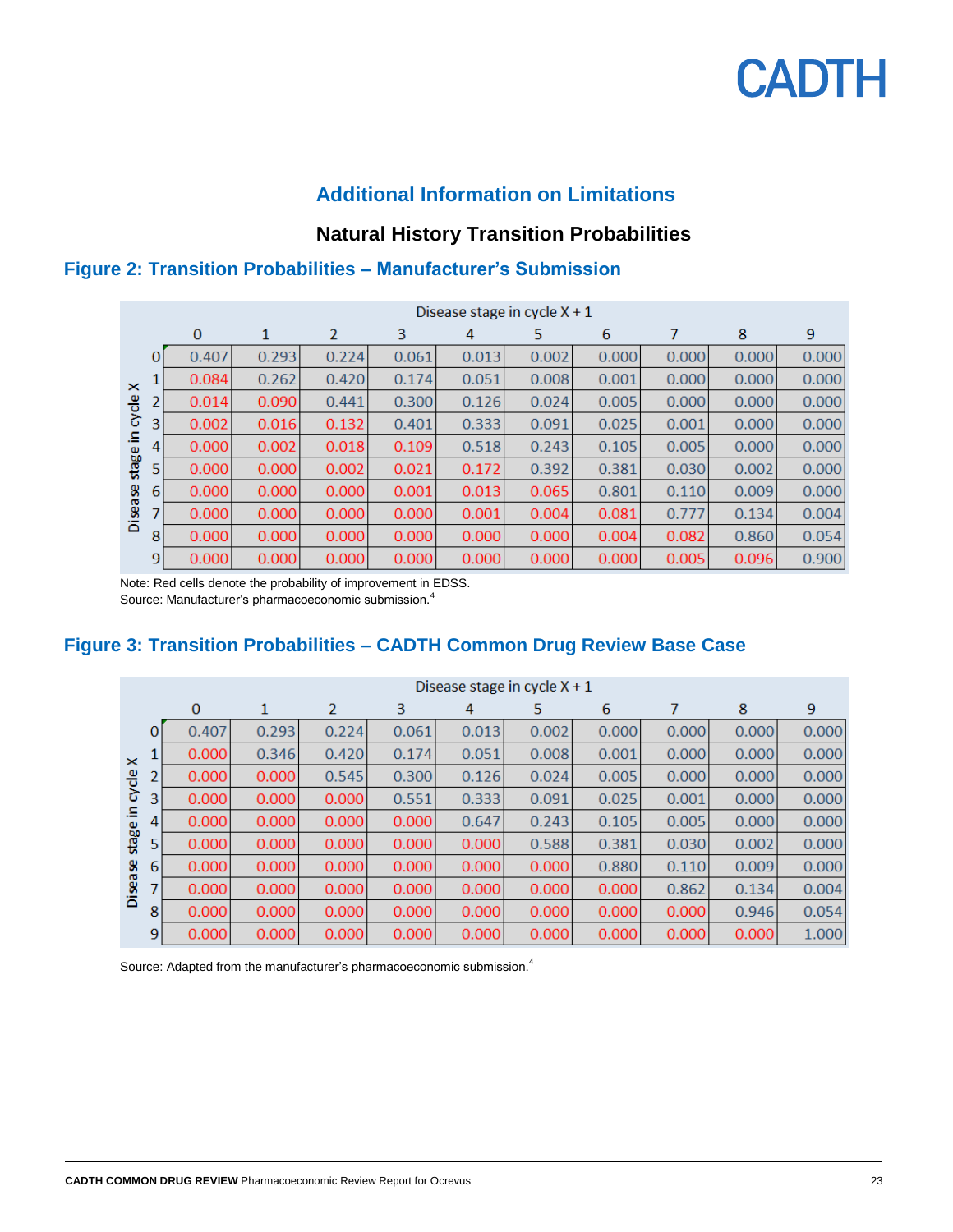

### **Utility Values**

### <span id="page-23-0"></span>**Figure 4: Utility Data From the Manufacturer's Submission**

| <b>EDSS State</b> | <b>ORATORIO Trial Data (reference</b> |           | Orm $e^{113}$     |           |  |  |
|-------------------|---------------------------------------|-----------|-------------------|-----------|--|--|
|                   | case)                                 |           |                   |           |  |  |
|                   | <b>Utility Estimate</b>               | <b>SE</b> | Utility Estimate* | <b>SE</b> |  |  |
| 0                 | Assumed same as Orme <sup>113</sup>   |           | 0.837             | 0.0449    |  |  |
|                   |                                       |           | 0.766             | 0.0480    |  |  |
| $\overline{2}$    | 0.7993                                | 0.0166    | 0.672             | 0.0477    |  |  |
| 3                 | 0.7630                                | 0.0087    | 0.5410            | 0.0518    |  |  |
| 4                 | 0.7250                                | 0.0090    | 0.577             | 0.0477    |  |  |
| 5                 | 0.7191<br>0.0118                      |           | 0.485             | 0.047     |  |  |
| 6                 | 0.6789<br>0.0089                      |           | 0.427             | 0.0475    |  |  |
| 7                 | 0.5498                                | 0.0256    | 0.264             | 0.0492    |  |  |
| 8                 | Assumed same as Orme <sup>113</sup>   |           | $-0.082$          | 0.0503    |  |  |
| 9                 |                                       |           | $-0.228$          | 0.0742    |  |  |

EDSS = Expanded Disability Status Scale; SE = standard error.

Source: Manufacturer's pharmacoeconomic submission.<sup>4</sup>

### <span id="page-23-1"></span>**Figure 5: Utility Data From the Manufacturer's Conference Presentation**

|                          | <b>Assessments/</b> | Impact on utility (95% CI)   |                            |                      |                      |                     |                           |                        |                      |                  |                   |
|--------------------------|---------------------|------------------------------|----------------------------|----------------------|----------------------|---------------------|---------------------------|------------------------|----------------------|------------------|-------------------|
|                          | <b>patients</b>     | <b>Australia<sup>8</sup></b> | <b>Belgium<sup>9</sup></b> | Canada <sup>10</sup> | France <sup>11</sup> | Italy <sup>12</sup> | Netherlands <sup>13</sup> | Portugal <sup>14</sup> | Sweden <sup>15</sup> | UK <sup>16</sup> | USA <sup>17</sup> |
| <b>EDSS 1.5</b>          | 71/51               | 0.78                         | 0.74                       | 0.80                 | 0.73                 | 0.88                | 0.82                      | 0.64                   | 0.84                 | 0.79             | 0.83              |
| $(1-2.5)^{a,b}$          |                     | (0.74, 0.82)                 | (0.70, 0.78)               | (0.77, 0.83)         | (0.68, 0.78)         | (0.85, 0.91)        | (0.78, 0.87)              | (0.60, 0.68)           | (0.82, 0.86)         | (0.74, 0.84)     | (0.80, 0.87)      |
| <b>EDSS3</b>             | 381/230             | 0.73                         | 0.69                       | 0.76                 | 0.67                 | 0.86                | 0.78                      | 0.59                   | 0.82                 | 0.74             | 0.80              |
| $(3-3.5)^{b}$            |                     | (0.71, 0.75)                 | (0.67, 0.71)               | (0.75, 0.78)         | (0.65, 0.70)         | (0.84, 0.87)        | (0.75, 0.80)              | (0.57, 0.61)           | (0.81, 0.83)         | (0.71, 0.77)     | (0.78, 0.82)      |
| <b>EDSS 4</b>            | 385/231             | 0.68                         | 0.63                       | 0.73                 | 0.59                 | 0.82                | 0.73                      | 0.52                   | 0.79                 | 0.68             | 0.75              |
| $(4-4.5)^{b}$            |                     | (0.66, 0.71)                 | (0.61, 0.66)               | (0.71, 0.74)         | (0.56, 0.62)         | (0.81, 0.84)        | (0.70, 0.75)              | (0.50, 0.55)           | (0.78, 0.80)         | (0.65, 0.71)     | (0.74, 0.77)      |
| EDSS <sub>5</sub>        | 173/129             | 0.68                         | 0.62                       | 0.72                 | 0.55                 | 0.82                | 0.72                      | 0.49                   | 0.78                 | 0.66             | 0.74              |
| $(5-5.5)$ <sup>o</sup>   |                     | (0.65, 0.70)                 | (0.59, 0.65)               | (0.70, 0.74)         | (0.51, 0.59)         | (0.80, 0.84)        | (0.69, 0.76)              | (0.46, 0.52)           | (0.76, 0.79)         | (0.63, 0.70)     | (0.72, 0.77)      |
| EDSS <sub>6</sub>        | 525/283             | 0.63                         | 0.58                       | 0.68                 | 0.49                 | 0.78                | 0.67                      | 0.44                   | 0.76                 | 0.60             | 0.70              |
| $(6-6.5)$ <sup>o</sup>   |                     | (0.61, 0.65)                 | (0.55, 0.60)               | (0.66, 0.70)         | (0.46, 0.51)         | (0.76, 0.80)        | (0.64, 0.70)              | (0.42, 0.46)           | (0.75, 0.77)         | (0.58, 0.63)     | (0.68, 0.72)      |
| <b>EDSS 7.5</b>          | 31/26               | 0.48                         | 0.45                       | 0.55                 | 0.31                 | 0.60                | 0.54                      | 0.27                   | 0.71                 | 0.43             | 0.57              |
| $(7-8.5)$ <sup>c,d</sup> |                     | (0.42, 0.54)                 | (0.38, 0.51)               | (0.50, 0.60)         | (0.23, 0.39)         | (0.55, 0.65)        | (0.46, 0.61)              | (0.20, 0.33)           | (0.68, 0.74)         | (0.35, 0.51)     | (0.51, 0.62)      |

CI = confidence interval; EDSS = Expanded Disability Status Scale.

Source: Additional information provided by the manufacturer.<sup>11</sup>